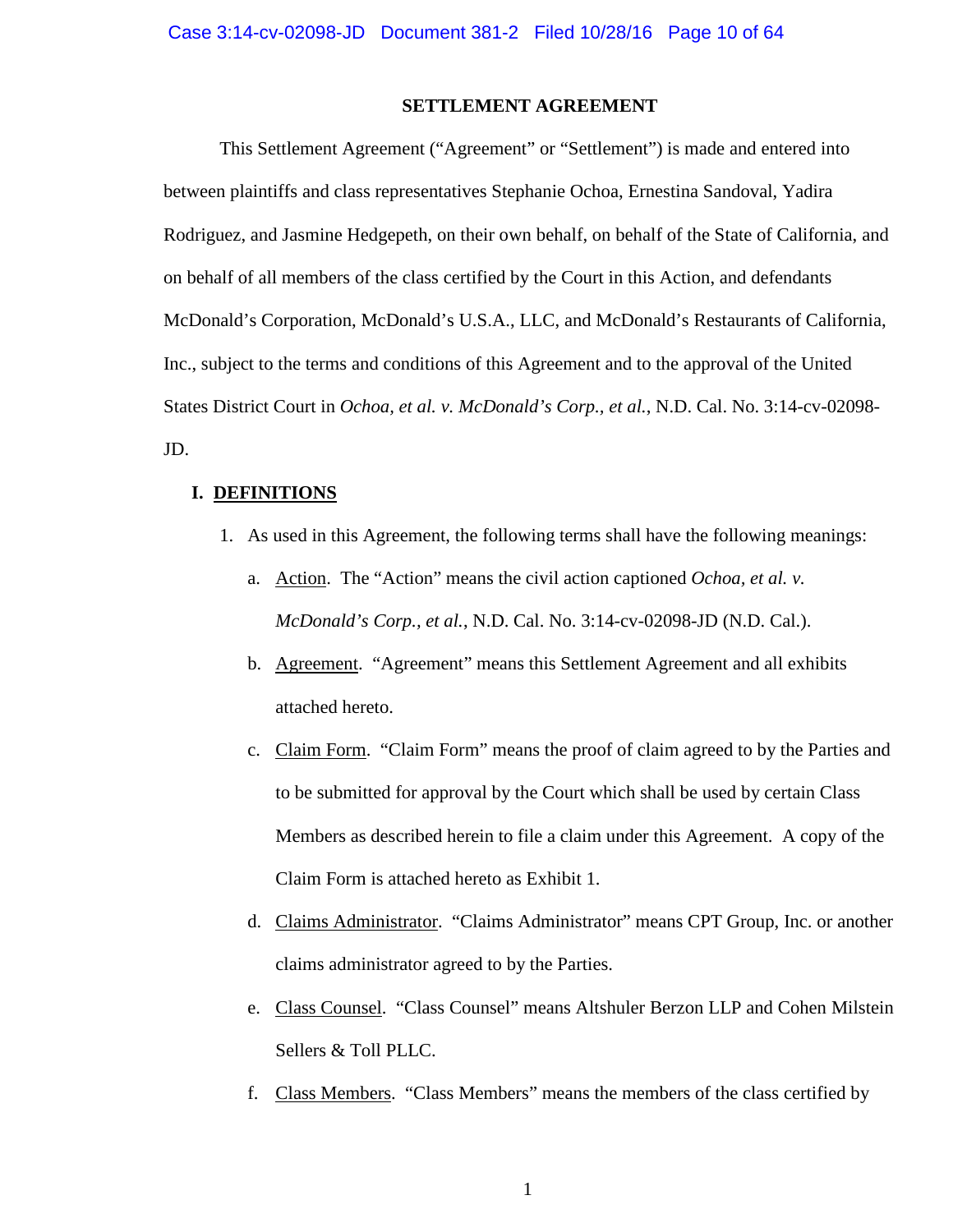the Court as set forth in the Court's Order Re Class Certification, dated July 7, 2016 (ECF Docket No. 319), as subsequently clarified by the parties in ECF Docket Nos. 339  $\&$  340 (clarifying that the date for the end of the class period is the date that requests to opt out are due from class members) and ECF Docket No. 364 (clarifying that the restaurants covered by the certified class include the Jackson Street restaurant before and after April 2014), excluding those persons who opt out of the Class by no later than November 5, 2016 pursuant to the class notice and opt-out procedure approved by the Court on August 11, 2016, or who timely opt out of the Settlement pursuant to the procedures herein. Absent agreement of the Parties, each person included on the class list used by the Claims Administrator to provide notice to the Class on or about September 6, 2016 (excluding those who timely opted out pursuant to the procedures approved by the Court on August 11, 2016) shall be deemed to be a Class Member; provided that, to the extent a person on the list was employed as a manager at some point during the Class Period, the work weeks that person worked as a manager (to the extent that time period can be determined) shall not be counted as weeks worked during the Class Period for purposes of this settlement, and that persons who have opted out of the Class pursuant to the class notice and opt-out procedure approved by the Court on August 11, 2016 shall not be Class Members. An individual who is not listed on the Class List, but who submits a valid Claim Form as provided for herein and identifies the time during which s/he was employed as a crew member, crew trainer, or maintenance worker paid on an hourly basis at any of the Restaurants during the Class Period, shall be deemed a Class Member.

g. Class Notice. "Class Notice" means the notice to Class Members that explains the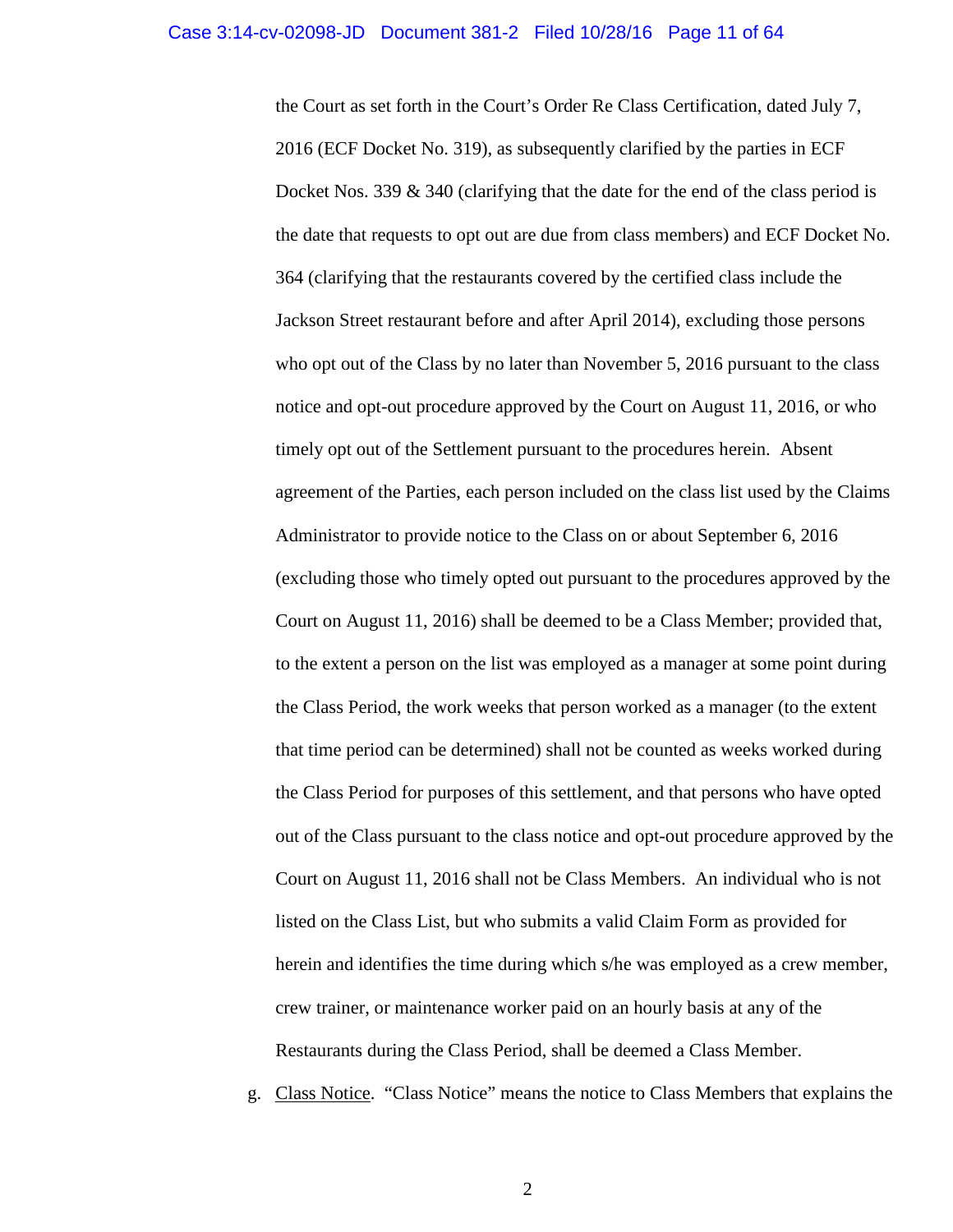#### Case 3:14-cv-02098-JD Document 381-2 Filed 10/28/16 Page 12 of 64

Agreement and the Class Members' rights and obligations, which shall be sent to all Class Members following preliminary approval of the Settlement, and which shall, *inter alia*, explain the procedures for determining the Class Member's settlement share, filing an objection to the Settlement, and opting out of the Settlement. The Class Notice shall be translated into Spanish, and both English and Spanish versions will be sent to all Class Members. The English version of the proposed Class Notice is attached hereto as Exhibit 2 and is subject to Court approval and revisions by the Court.

- h. Class Period. "Class Period" means the period from March 12, 2010 to November 5, 2016.
- i. Class Representatives. "Class Representatives" means plaintiffs Stephanie Ochoa, Ernestina Sandoval, Yadira Rodriguez, and Jasmine Hedgepeth.
- j. Court. "Court" means the United States District Court for the Northern District of California.
- k. Effective Date. If no timely objections are filed to the Settlement, the "Effective Date" of this Agreement shall be the date the Court enters the Final Judgment. If objections are filed and overruled and no appeal is taken from the Final Judgment , the "Effective Date" shall be 30 days after the district court enters the Final Judgment . If an appeal is taken from the district court's overruling of objections to the settlement and/or from the Final Judgment (other than an appeal limited solely to a challenge to the denial or reduction in the amount of requested attorneys' fees and litigation expenses), the "Effective Date" shall be 30 days after the appeal is withdrawn or after all appellate review thereof is exhausted and an appellate decision exhausting such review and affirming the Final Judgment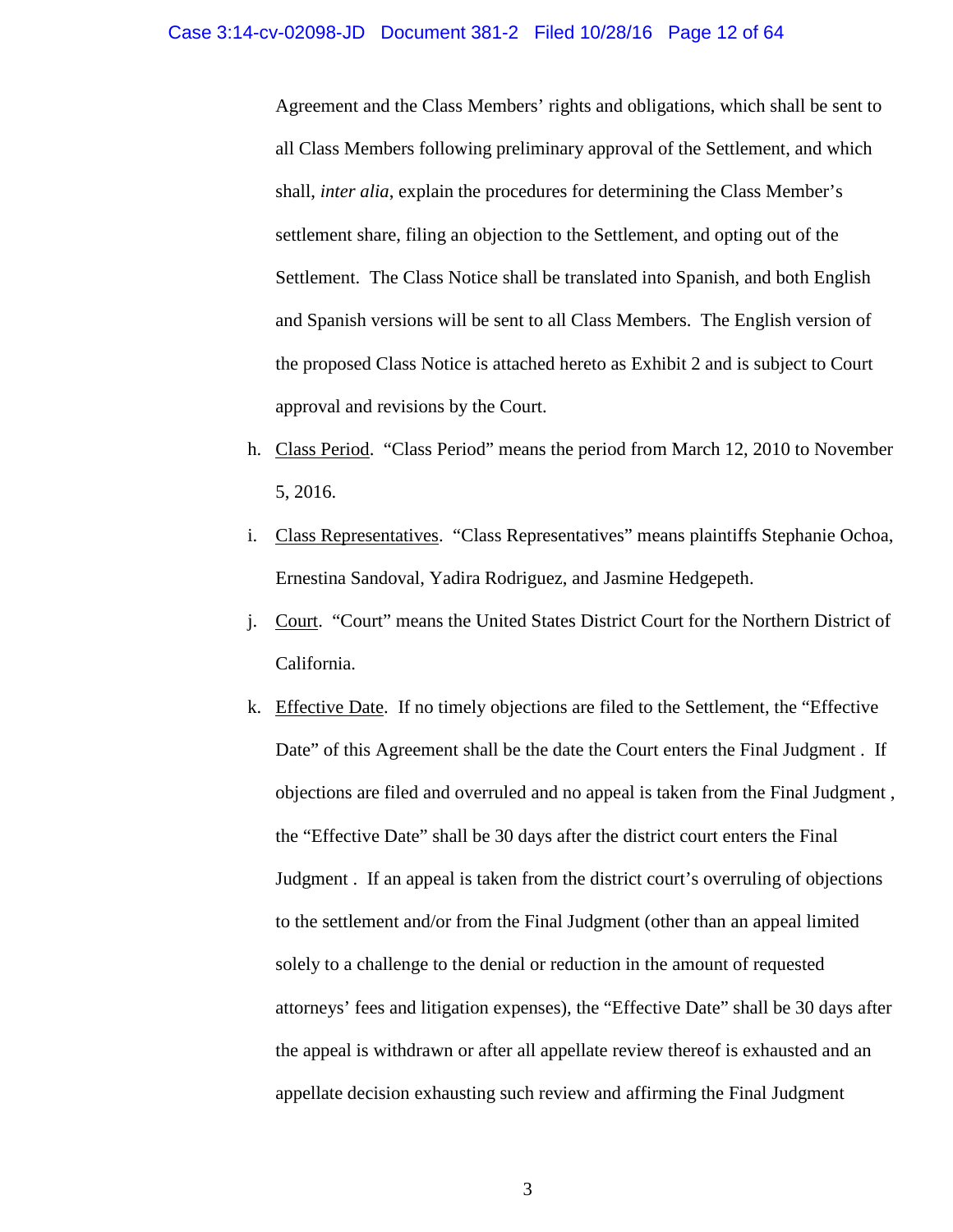decision becomes final.

- l. Final Settlement Hearing. "Final Settlement Hearing" means the hearing following Class Notice at which the Court will consider whether the terms of this Agreement are fair and reasonable to the class as a whole.
- m. Final Judgment. "Final Judgment" means the order of final approval of the Settlement.
- n. McDonald's. "McDonald's" shall mean defendants McDonald's Corporation, McDonald's U.S.A., LLC, and McDonald's Restaurants of California, Inc.
- o. Parties. "Parties" shall mean the parties to the Agreement, specifically, the Class Representatives, individually and on behalf of all Class Members, and McDonald's.
- p. Preliminary Approval Order. "Preliminary Approval Order" means the order entered and filed by the Court that preliminarily approves the terms and conditions of this Agreement.
- q. Released Parties. "Released Parties" means defendants McDonald's Corporation, McDonald's U.S.A., L.L.C, and McDonald's Restaurants of California, Inc., and their employees, directors, shareholders, officers, owners, and attorneys.
- r. Restaurants. "Restaurants" means the five franchised McDonald's restaurants in California, located at: (1) 2301 MacDonald Avenue, Richmond, CA 94804; (2) 4514 Telegraph Avenue, Oakland, CA 94607; (3) 6623 San Pablo Avenue, Oakland, CA 94608; (4) 800 Market Street, Oakland, CA 94607; and (5) 1330 Jackson Street, Oakland, CA 94612.
- s. Settled Claims. "Settled Claims" means any and all claims that were alleged in this action, arise out of or are related to the allegations and claims alleged in the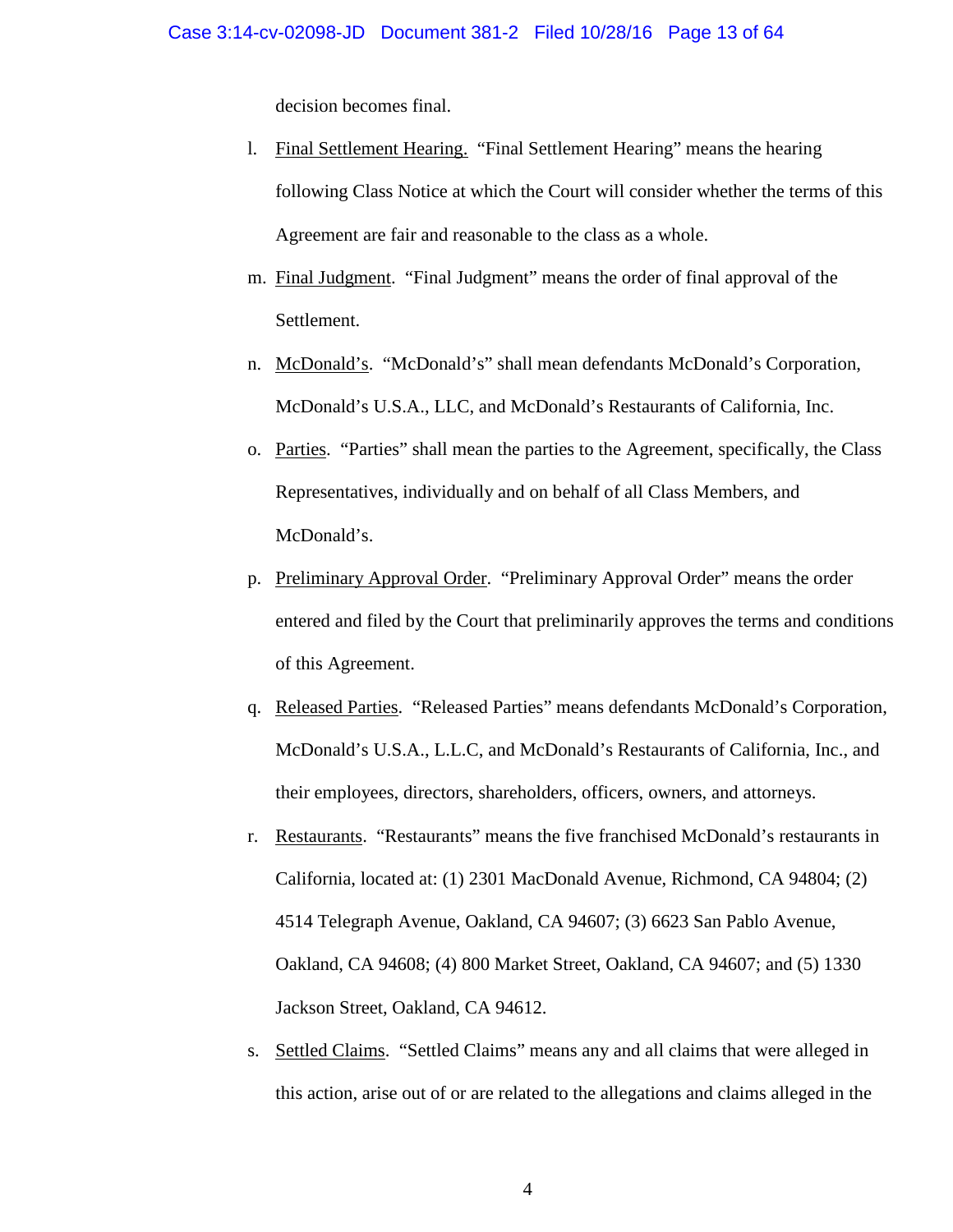action, and/or could have been alleged based on the facts, matters, transactions, or occurrences alleged in the action.

- t. Settlement. "Settlement" shall refer to this Agreement to settle the claims as set forth and embodied in this Agreement.
- u. Smith. "Smith" means defendant The Edward J. Smith and Valerie S. Smith Limited Family Partnership.

## **II. RECITALS**

- 2. This class action was filed on March 12, 2014, and a First Amended Complaint was filed on October 1, 2014, asserting 13 claims for relief on behalf of plaintiffs and other current and former employees at the Restaurants, including *inter alia* claims for unpaid wages, minimum wages, overtime, failure to provide legally required meal periods and rest breaks, failure to pay all wages due to discharged and quitting employees, failure to maintain required records and provide accurate itemized wage statements, failure to indemnify employees for necessary business expenditures, negligence, unfair and unlawful business practices, PAGA penalties, and declaratory judgment. Plaintiffs' First Amended Complaint named as defendants McDonald's Corp., McDonald's U.S.A., LLC, McDonald's Restaurants of California, Inc., Smith, and Does 1 through 100, inclusive.
- 3. On April 6, 2015, plaintiffs filed a motion for class certification, ECF Docket No. 70, which the Court granted in part and denied in part on July 7, 2016, ECF Docket No. 319. On May 12, 2015, McDonald's filed a motion for summary judgment, ECF Docket No. 129, which the Court granted in part and denied in part on September 25, 2015, ECF Docket No. 289. On or about September 6, 2016, pursuant to the Court's order regarding class certification, CPT Group, Inc. provided notice of the Action and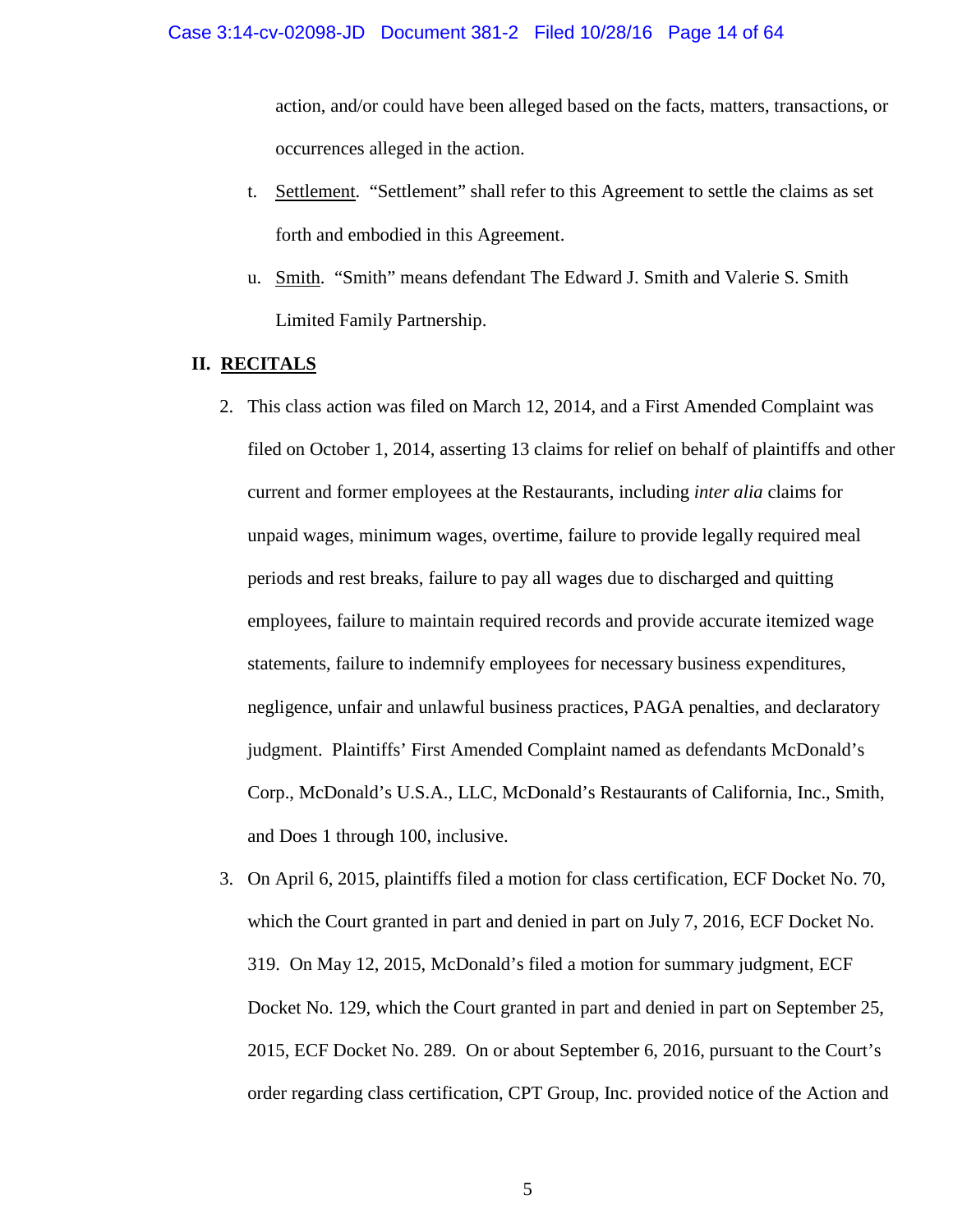#### Case 3:14-cv-02098-JD Document 381-2 Filed 10/28/16 Page 15 of 64

instructions for opting out of the Class. The deadline for opting out of the Class is November 5, 2016.

- 4. Without admitting or conceding any liability or damages, McDonald's has entered into this Settlement to fully, finally, and forever resolve this litigation as to the claims between the Parties. McDonald's denies that it has violated any law, breached any agreement or obligation to the plaintiffs or the Class Members, or engaged in any wrongdoing with respect to the plaintiffs or the Class Members. The Parties agree that neither this Agreement nor any actions undertaken by McDonald's in satisfaction of the Agreement shall constitute, or be construed as, an admission of any liability or wrongdoing.
- 5. This Settlement was reached after extensive investigation, discovery, motion practice, formal mediation under the auspices of U.S. Magistrate Judge Jacqueline Scott Corley, and arms-length settlement negotiations between experienced counsel for the Parties. Class Representatives and Class Counsel have concluded that the terms of the Settlement are fair, reasonable, and adequate, that the Settlement represents a goodfaith settlement under California law, and that settlement on the terms described herein is in the best interest of the Class Members in light of all known facts and circumstances.
- 6. To settle all claims brought against it by Plaintiffs and Class Members in the Action, McDonald's shall:
	- a. Pay One Million Seven Hundred Fifty Thousand Dollars (\$1,750,000) ("Class Payment") to be allocated among Plaintiffs, Class Members, and the California Labor and Workforce Development Agency ("LWDA") as set forth below;
	- b. Separately pay Class Counsel all court-approved attorneys' fees and costs, which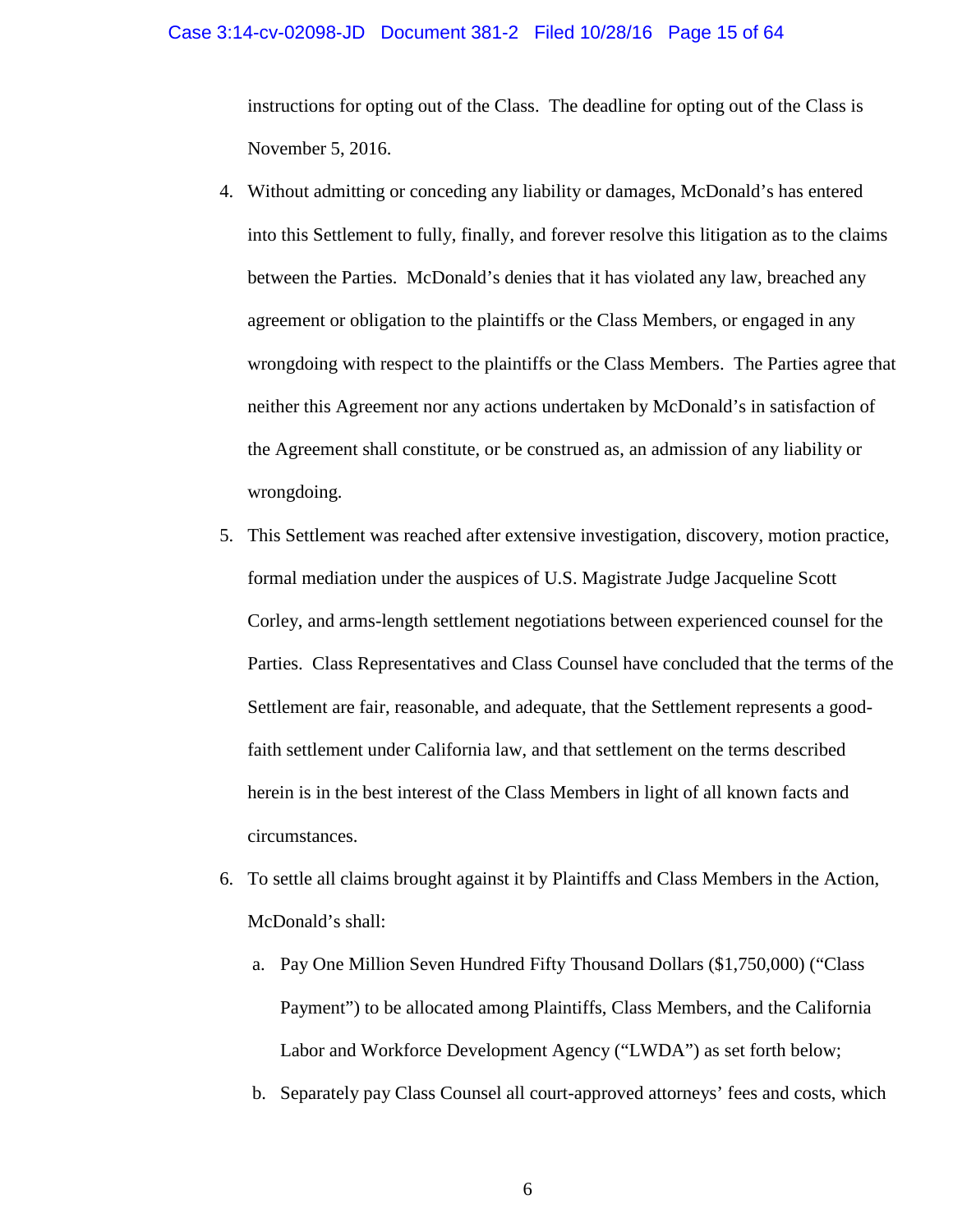shall not exceed Two Million Dollars (\$2,000,000) ("Attorneys' Fees and Costs"); and

c. Separately pay all costs of notice and claims administration, subject to the terms and conditions set forth below and such further terms and conditions as the Parties mutually agree.

The payments set forth in this paragraph shall be in addition to all payments that have been and shall be made by defendant Smith, including those made pursuant to the separate settlement agreement between Plaintiffs and Smith that the Court approved on August 31, 2016 (ECF Docket No. 363).

NOW THEREFORE, in consideration of the recitals listed above and the promises, releases, and warranties set forth below, and with the Parties' intent to be legally bound and to acknowledge the sufficiency of the consideration and undertakings set forth herein, the Class Representatives, individually and on behalf of the Class Members and the State of California, on the one hand, and McDonald's, on the other hand, agree that the Action shall be and is finally and fully compromised and settled as to the Released Parties, on the terms and conditions set forth herein:

## **III. PRELIMINARY APPROVAL, CLASS NOTICE, CLAIMS PROCESS, FINAL SETTLEMENT HEARING, AND EFFECTIVE DATE**

- 7. Procedures. As part of this Agreement, the Parties agree to the following procedures for obtaining the Court's preliminary approval of the Settlement, notifying Class Members, obtaining final Court approval of the Settlement, and administering the Settlement. The Parties shall cooperate in good faith in attempting to coordinate timelines and distribution schedules for this Settlement and the separate settlement with Smith in this Action, to minimize costs and promote the efficient administration of the settlements.
- 8. Preliminary Approval of Settlement and Request for Preliminary Approval Order.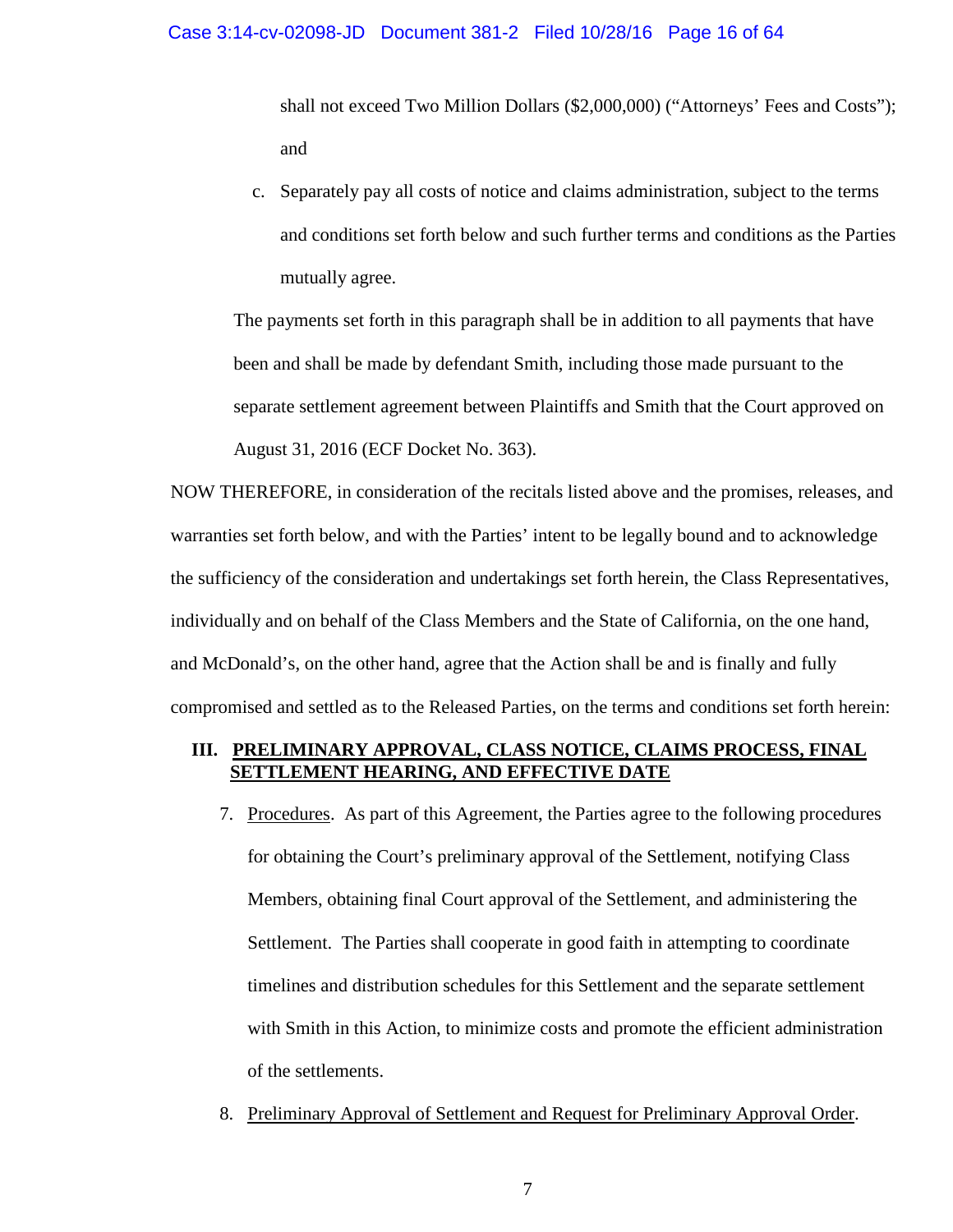Promptly after execution of this Agreement, Class Representatives shall file a motion requesting that the Court enter the Preliminary Approval Order preliminarily approving the proposed settlement, approving notice, and setting a date for the Final Settlement Hearing. McDonald's agrees not to oppose the motion for preliminary approval of the Settlement provided such motion and supporting papers are consistent with the terms of this Agreement. The requested Preliminary Approval Order shall:

- a. Preliminarily approve the proposed Settlement and this Agreement;
- b. Approve the plan for providing notice to Class Members under this Agreement, including the form of the Class Notice and the Claim Form (needed only from Class Members whose mail is undeliverable or who are not on the Class List);
- c. Approve the procedures for distribution of payments to Class Members under this Agreement;
- d. Approve the procedures for Class Members to object to the Settlement, opt out of the Settlement, and file Claim Forms, including by setting appropriate deadlines; and
- e. Schedule the Final Settlement Hearing for final approval of this Settlement and entry of Final Judgment.

Class Counsel shall provide a draft of any proposed Preliminary Approval Order at least two business days before the requested Preliminary Approval Order is submitted to the Court.

9. Notice of Settlement to Appropriate Government Officials. Pursuant to Cal. Labor Code § 2699(*l*)(2), Class Counsel shall notify the LWDA of the Settlement upon the filing of a motion for preliminary approval of the Settlement. Within ten (10) calendar days after the filing of a motion for preliminary approval of the Settlement with the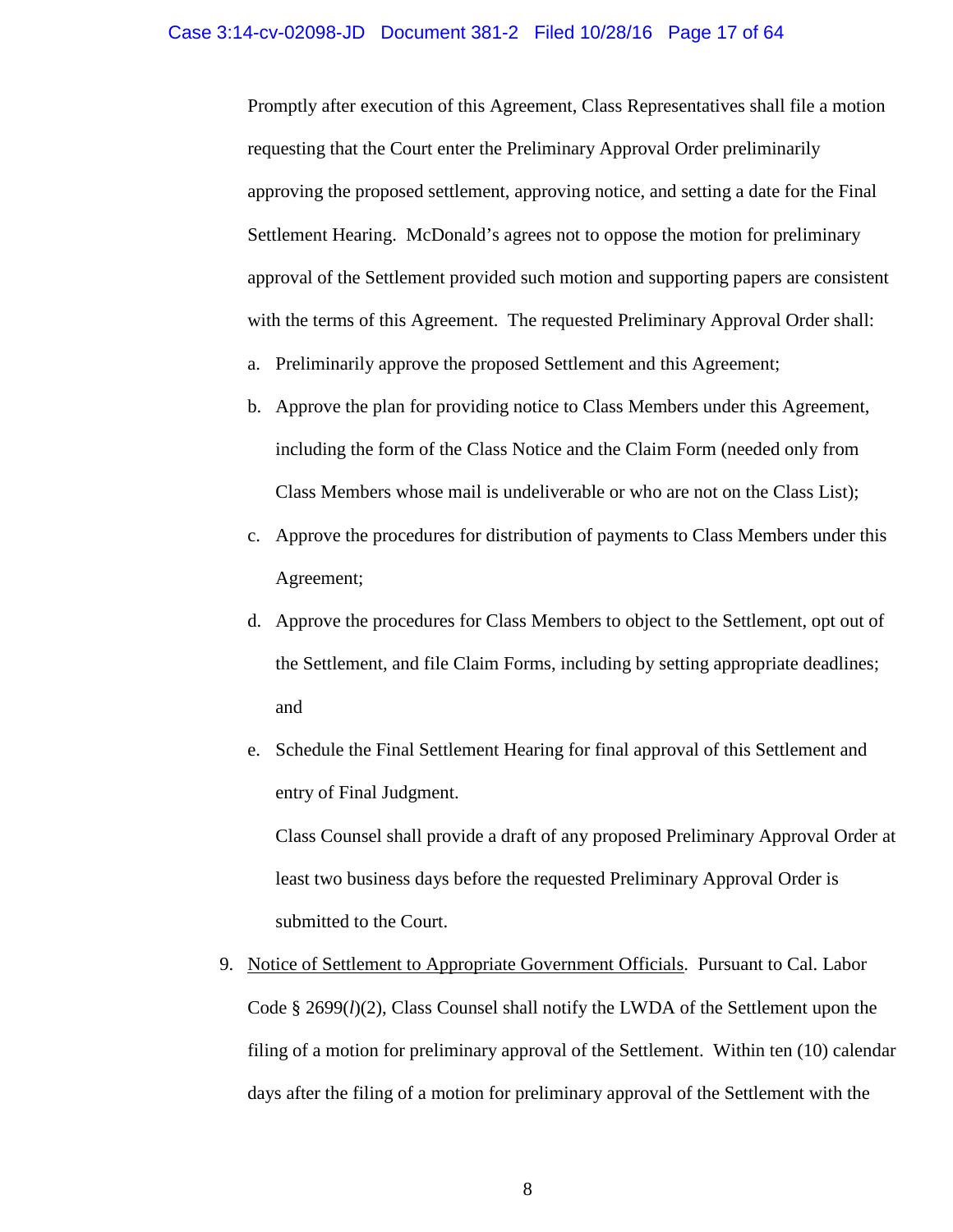#### Case 3:14-cv-02098-JD Document 381-2 Filed 10/28/16 Page 18 of 64

Court, the Claims Administrator shall provide appropriate notice of the Settlement to appropriate state and federal officials in conformance with the Class Action Fairness Act.

- 10. Class Notice. Notice of the Settlement shall be provided to Class Members. The Parties believe and agree that the following procedures for such notice provide the best practicable notice to Class Members.
	- a. The Claims Administrator shall be responsible for preparing, printing, and mailing to all Class Members an individualized version of the Class Notice approved by the Court and any such other materials as may be required to be distributed, all as approved and directed by the Court.
	- b. Not later than ten (10) business days after the Court's entry of an Order of Preliminary Approval, the Claims Administrator shall prepare, in electronic form, a spreadsheet (the "Class List") that contains the name, telephone number, last known mailing address and email address, and starting and ending employment dates during the Class Period (including multiple starting and ending employment dates if applicable) of every Class Member, and shall provide the Parties' counsel with a copy. The Claims Administrator shall not include social security numbers on the Class List provided to the Parties' counsel. The Claims Administrator shall include in the Class List any updated information generated pursuant to the class notice and opt-out procedure approved by the Court on August 11, 2016.
	- c. Based on the information in the Class List and allocation of the Class Payment set forth herein, the Claims Administrator shall promptly calculate an Estimated Settlement Amount for every Class Member, to be included in the individualized Notice to be sent to that Class Member, and shall prepare and email a spreadsheet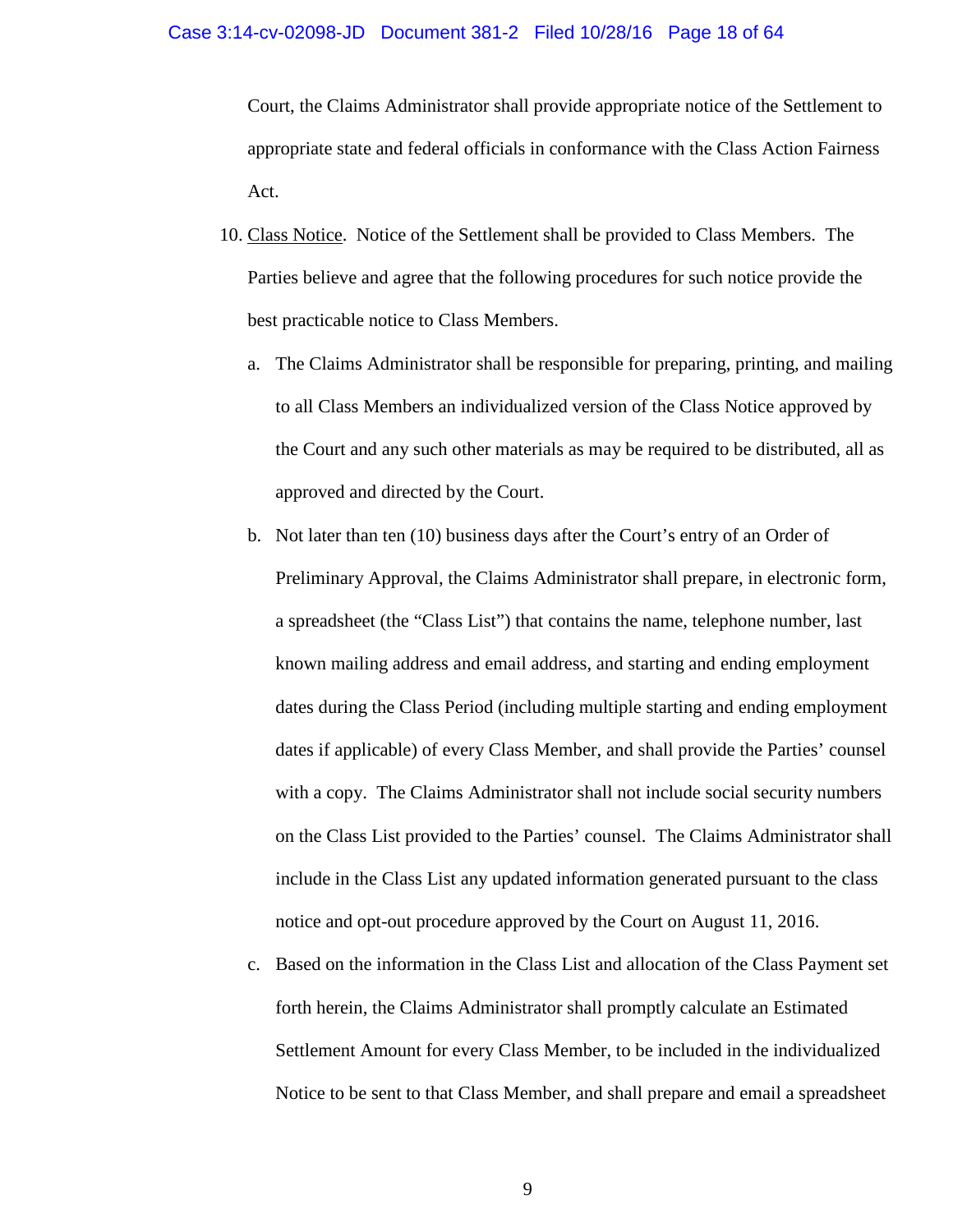#### Case 3:14-cv-02098-JD Document 381-2 Filed 10/28/16 Page 19 of 64

setting forth those calculations to Class Counsel and McDonald's counsel no fewer than two days before mailing the Class Notice to Class Members.

- d. No later than ten (10) business days after preparation of the information described in subsection (b) above, the Claims Administrator shall mail the Class Notice to every individual on the Class List whose address information is known. This mailing shall be sent by first-class U.S. mail, postage pre-paid. Any returned envelopes from the initial mailing with forwarding addresses shall be used by the Claims Administrator to re-mail the Class Notice. The Claims Administrator shall forward the Class Notice to the new address within five (5) calendar days of receipt of the forwarding address. No later than (10) business days after receipt of the Class List, the Claims Administrator shall also email a copy of the Class Notice to all Class Members whose email addresses are known. The Claims Administrator shall track and report all "bounce back" emails, but shall be under no obligation to search for different email addresses.
- e. Except as otherwise provided herein, the Class Notice:
	- i. Shall state that the deadline for submitting any objection to the Settlement or for opting out of the Settlement shall be sixty (60) calendar days after the postmark date of the initial mailing of Class Notice;
	- ii. Shall state the recipient's Estimated Settlement Amount, as calculated by the Claims Administrator;
	- iii. Shall inform the recipient of the need to provide updated contact information to the Claims Administrator until such time as all settlement funds have been distributed;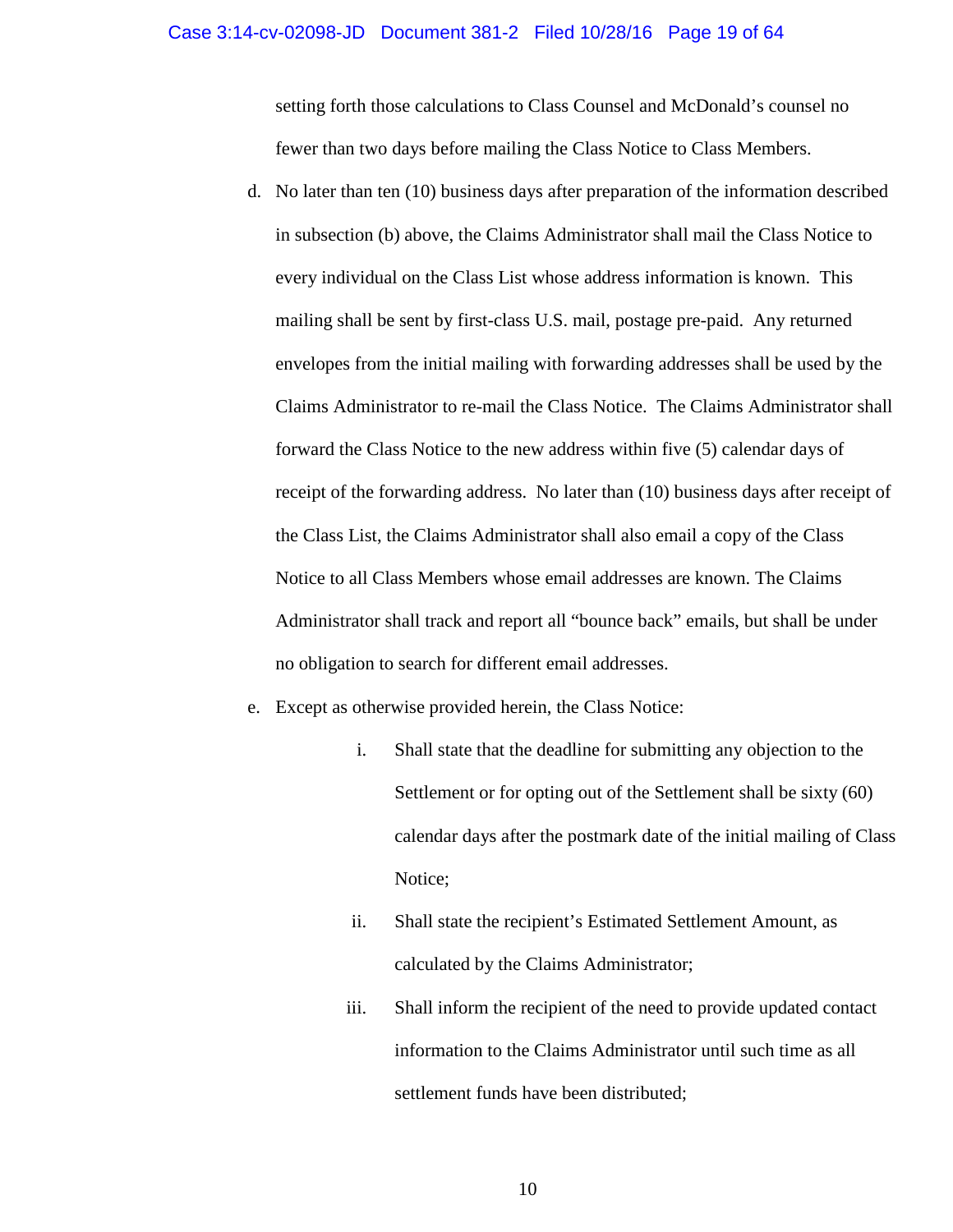#### Case 3:14-cv-02098-JD Document 381-2 Filed 10/28/16 Page 20 of 64

- iv. Shall include a summary of the release and waiver of claims against the Released Parties, and shall inform the recipient that any Class Member who does not timely opt out shall be deemed to have released all covered claims against the Released Parties;
- v. Shall explain that a Class Member who is not identified on the Class List or whose Class Notice is returned to the Claims Administrator by the post office after mailing shall not be eligible to share in the settlement funds unless that individual submits a Claim Form to the Claims Administrator no later than ninety (90) calendar days after the postmark date of the Class Notice.
- vi. Shall explain that no Claim Form will be required from any individual on the Class List to whom a Class Notice is sent and is not returned.
- f. For any Class Notice that is returned by the post office as undeliverable or addressee unknown, the Claims Administrator shall perform a skip trace that shall include: (1) processing the name and address through the United States Postal Service's National Change of Address database; (2) performing address searches using such public and proprietary electronic resources as are available to the Claims Administrator that lawfully collect address data from various sources such as utility records, property tax records, motor vehicle registration records, and credit bureaus; and (3) calling last-known telephone numbers (and telephone numbers updated through public and proprietary databases) to obtain accurate contact information. If the Claims Administrator is successful in locating an alternate subsequent address or addresses, the Claims Administrator shall forward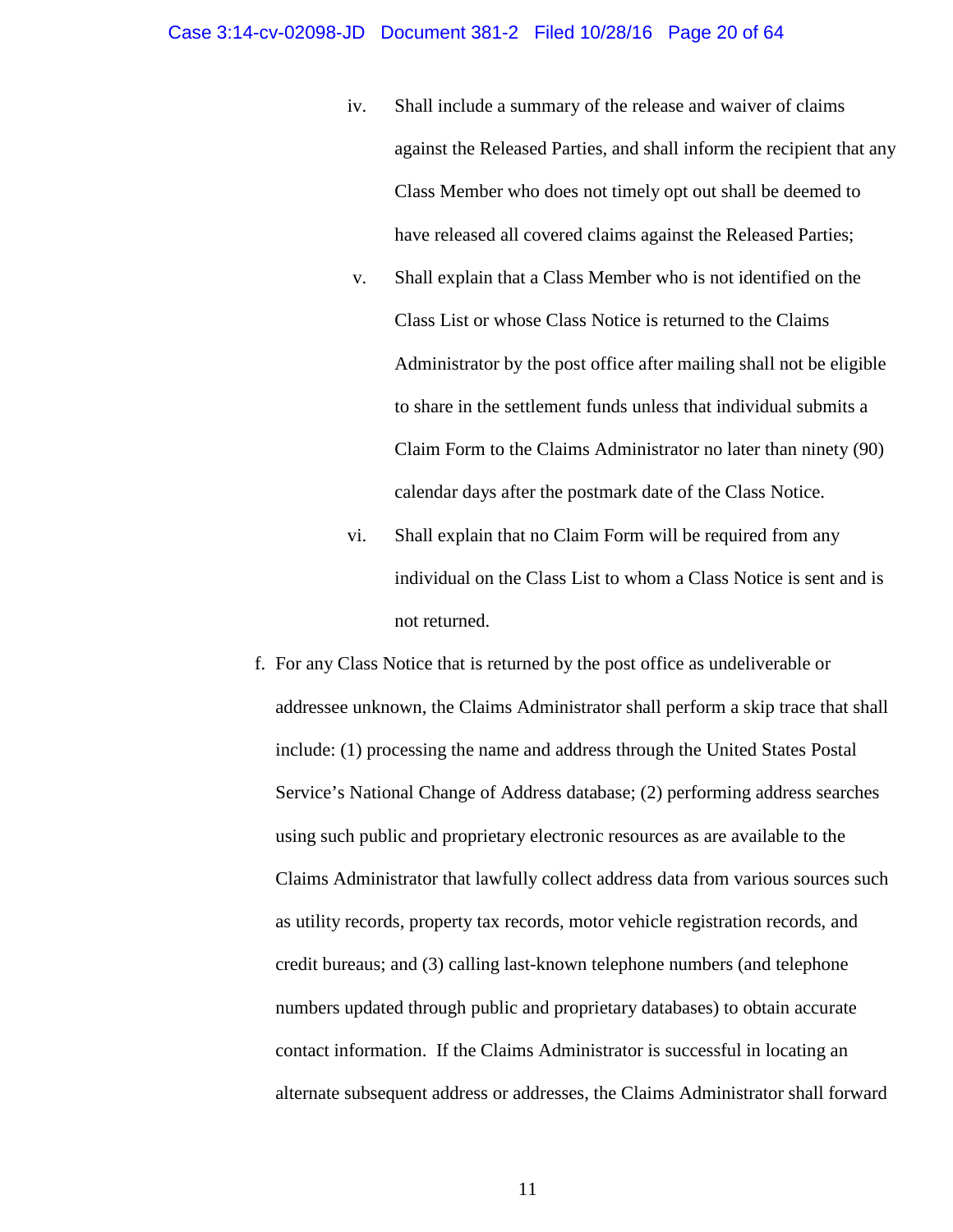such Class Notice to the new address(es) within ten (10) calendar days of receipt of the undeliverable notice.

- g. The Parties intend that all reasonable means be used to maximize the likelihood that all Class Members will receive the Class Notice.
- h. In addition to the foregoing, the Parties may, but are not obligated to, supplement the mailed Class Notice with reasonable alternative forms of notice.
- 11. Objecting to the Settlement. Any Class Member may object to the Settlement. The Class Notice shall provide that Class Members who wish to object to the Settlement must mail a written statement of objection subject to the provisions set forth below:
	- a. Any such objection must be filed with the clerk of the Court and served on counsel for the Parties identified in the Class Notice no later than sixty (60) calendar days after the postmark date of the initial mailing of Class Notice.
	- b. The postmark date of the mailing shall be the exclusive means for determining whether an objection is timely.
	- c. The objection must state the basis for the objection.
	- d. Class Members who fail to make objections in the time and manner specified shall be deemed to have waived any objections and shall be foreclosed from making any objection (whether by appeal or otherwise) to the Settlement, and the Settlement shall be fully binding upon them (unless they validly opt out).
- 12. Claim Form Submission. Absent a showing of good cause, as determined by Class Counsel, no Claim Form shall be honored if postmarked more than ninety (90) days after the date the Class Notice is first mailed to Class Members. If a Claim Form is timely submitted but is deficient in one or more aspects, the Claims Administrator shall, within five (5) calendar days of receipt of the deficient form, notify the Parties'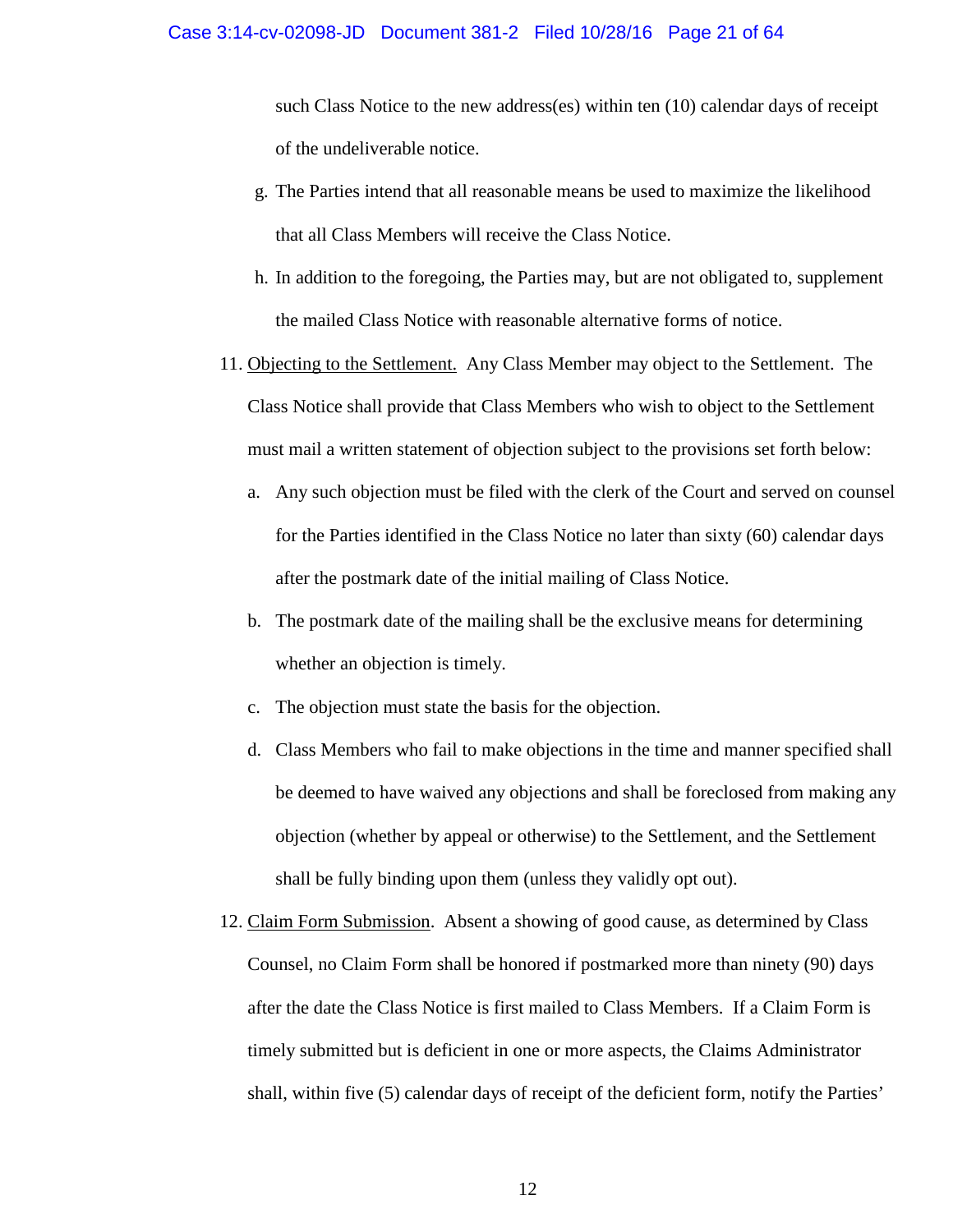counsel of receipt of the deficient form and shall return the form to the Class Member with a letter explaining the deficiencies and informing the Class Member that he or she shall have fourteen (14) calendar days from the date of the deficiency notice to correct the deficiencies and resubmit the Claim Form. This letter shall be provided in English and Spanish.

#### 13. Opting Out of the Settlement.

- a. A Class Member may opt out of the Settlement by timely mailing a valid opt-out statement to the Claims Administrator. The procedures for opting out shall be the same procedures as set forth in the Court-approved notice mailed to the class on September 6, 2016, with the exception that the statement to be provided by the Class Member shall be: "I, [NAME], voluntarily choose not to participate in the settlement of the Certified Class Action against McDonald's Corporation and McDonald's USA, LLC, and hereby waive any rights I may have to participate in the settlement with McDonald's Corporation, McDonald's USA, LLC, and McDonald's Restaurants of California, Inc. in the federal court lawsuit entitled *Ochoa v. McDonald's Corp.*, N. D. Cal. No. 3:14-cv-02098-JD."
- b. Absent a showing of good cause, as determined by the Claims Administrator after input from Class Counsel and McDonald's, no opt-out statement shall be honored or valid if postmarked more than sixty (60) calendar days after the postmark date of the initial mailing of the Class Notice. Requests to opt out that do not include all required information shall be deemed null, void, and ineffective. If a Class Member files both an opt-out statement and a Claim Form, the opt-out statement shall be deemed invalid and the Class Member's Claim Form and release of claims shall be valid and controlling.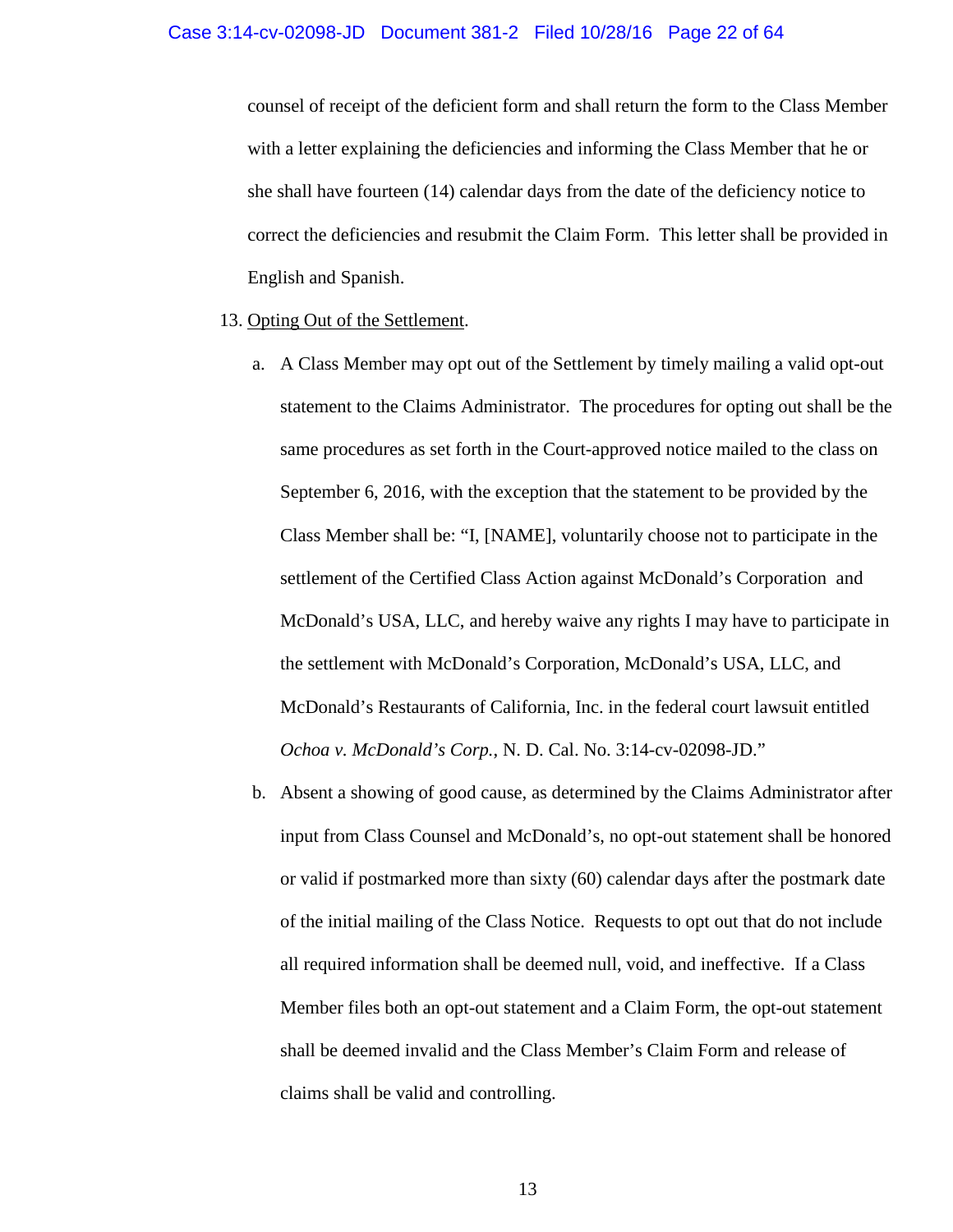- c. Class Members who submit valid and timely requests to opt out of the Settlement shall not receive any payment pursuant to the Settlement, nor shall such Class Members be bound by the terms of the Settlement or the dismissal with prejudice of their claims against McDonald's pursuant to this Settlement.
- 14. Non-Interference with Claims Procedure and Settlement. The Parties and their counsel agree that they shall not seek to solicit or otherwise encourage Class Members to submit opt-out requests or objections to the Settlement or to appeal from preliminary or final approval of the Settlement.
- 15. Interim Reports by the Claims Administrator. No later than two (2) days prior to the deadline for filing a motion for final settlement approval, the Claims Administrator shall provide counsel for the Parties with a declaration setting forth: (a) its efforts to provide notice to the class and proof of mailing of the Class Notice and proof of mailing of appropriate notice of the Settlement to appropriate state and federal officials in conformance with the Class Action Fairness Act; (b) the total number of individuals on the Class List who were sent a Class Notice; (c) the total number of those individuals whose Class Notices were returned as undeliverable or addressee unknown; (d) the total number of those individuals whose Class Notices were subsequently sent to a corrected address; (e) the total number of Class Members who filed timely objections to the Settlement, along with the complete copies of all objections received, including the postmark dates for each objection; (f) the total number of individuals who requested a Claim Form; (g) the total number of individuals who submitted a Claim Form; (h) the total number of Class Members who submitted valid Claims Forms; (i) the total number of Class Members who submitted Claim Forms that were deficient, and how such deficiencies were resolved by the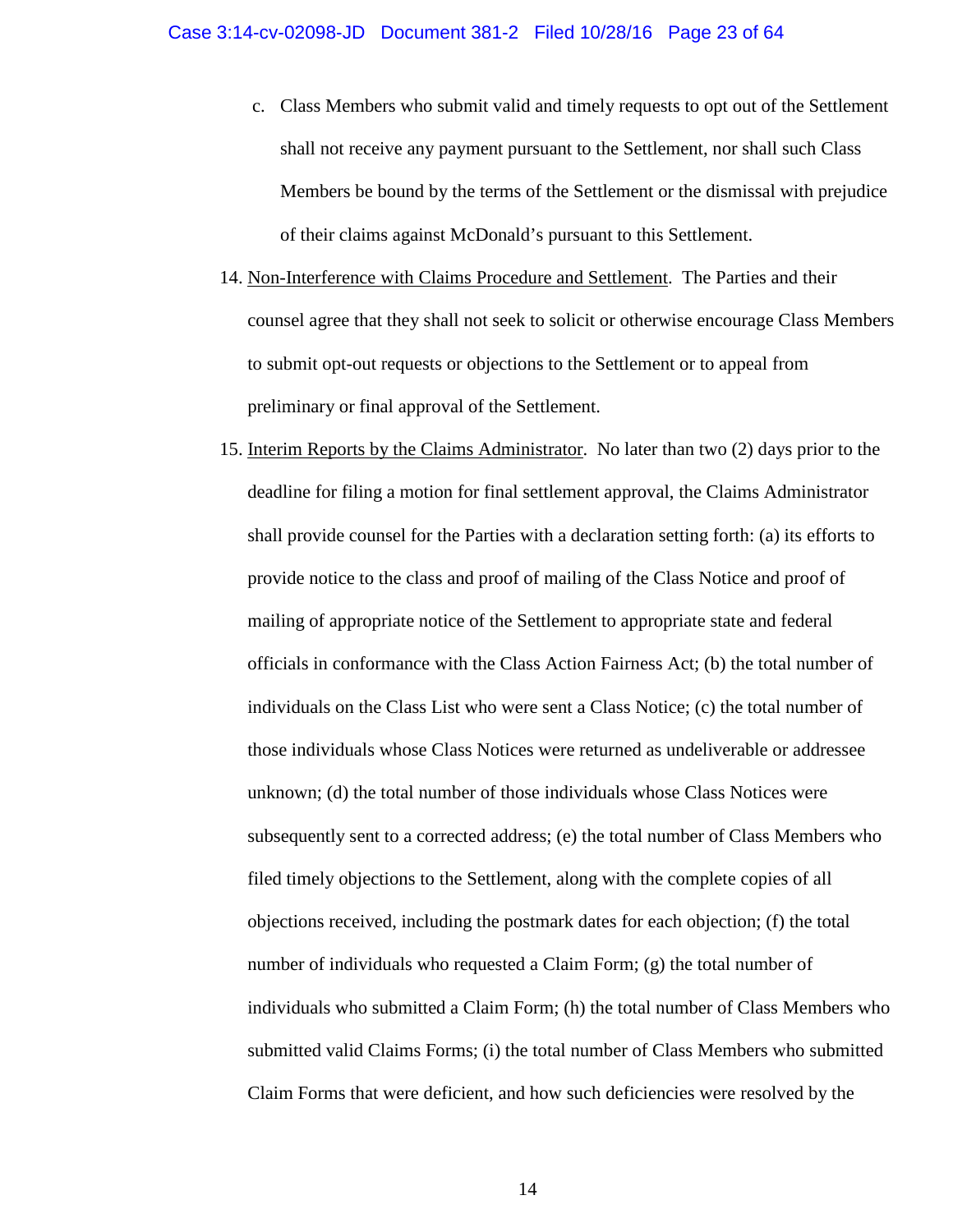Claims Administrator after conferring with counsel for the Parties; (j) the total number of Class Members who challenged the dates worked as reported on the Class Notice and the resolution of any such challenges; and (k) the total number of Class Members who filed valid requests to opt out, including complete copies of all such requests, and including the postmark dates for each. The Claims Administrator shall provide an updated declaration on these matters three (3) calendar days prior to the date of the Final Settlement Hearing if any changes or additions have occurred, and again the business day after the Effective Date of the Settlement or such other later date as the Court or the Parties may agree upon.

- 16. Final Settlement Hearing. After expiration of the deadlines for submitting objections, the Parties shall ask the Court to conduct a Final Settlement Hearing to determine final approval of the settlement and to enter the Final Judgment. Class Counsel will also seek an order determining the amounts properly payable for attorneys' fees and expenses and service payments, and any other matter as required herein.
- 17. Final Judgment. The Proposed Final Judgment to be submitted to the Court shall be in the form of Exhibit 3. The Parties shall not object to any final judgment that is substantially in the form of Exhibit 3.

#### **IV. INJUNCTIVE RELIEF**

18. The Parties recognize that Plaintiffs' settlement with Smith includes injunctive relief that establishes certain parameters regarding scheduling and/or timekeeping. The Parties recognize that Plaintiffs' settlement with Smith includes injunctive relief that establishes certain parameters regarding scheduling and/or timekeeping, and that McDonald's is not a party to the Smith settlement agreement and is not agreeing to be bound by the injunctive relief provisions of the Smith settlement agreement.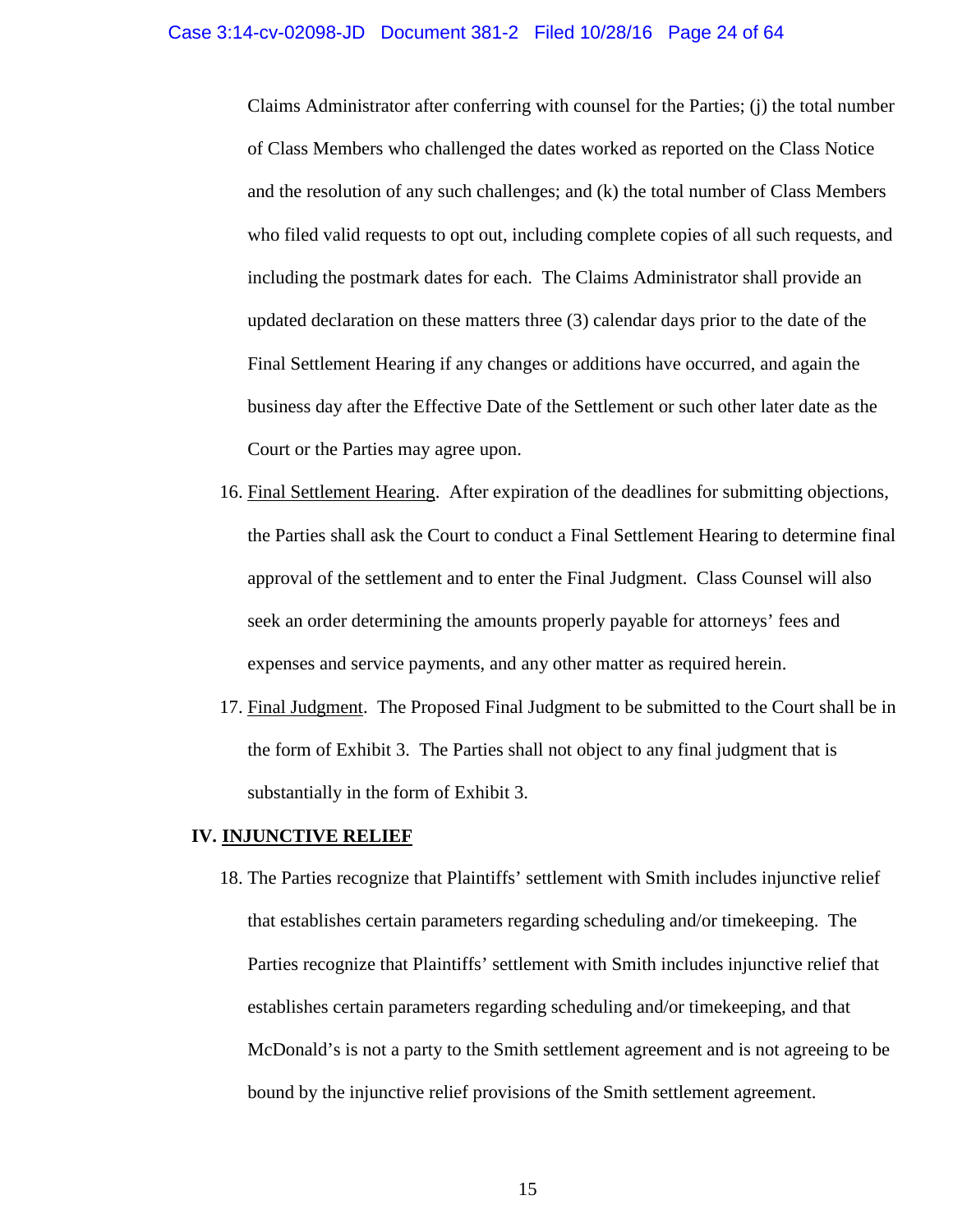- 19. Within one month of preliminary approval of the Settlement, McDonald's shall develop and present to Plaintiffs' counsel for review and comment a training deck that McDonald's, within one month after final approval of the Settlement, shall make available and offer to Smith that McDonald's present to all Smith owners, supervisors, store managers, department managers, and shift managers. The training deck shall provide training on the following topics with respect to whatever ISP or e\*Restaurant software is in use by Smith for scheduling and timekeeping purposes at the time of the training (hereinafter "Software"):
	- a. How Software currently calculates and flags whether an employee's time punches reflect the number, length, and timing of meal periods and rest breaks that would satisfy the parameters set by Smith, including but not limited to any parameters established by Plaintiffs' settlement with Smith;
	- b. Instructions on how Smith can change or customize the Labor Law settings in Software;
	- c. Information explaining how Smith could identify shifts on which an employee's time punches reflect a meal period provided after five hours of work, shifts on which an employee's time punches reflect that a meal period or rest break has been combined with (or taken shortly before or after) another meal period or rest break, and shifts on which an employee's time punches reflect a rest break shortly before (e.g., within 10 minutes of) the end of the shift; and
	- d. Information explaining how Smith could determine whether to pay an employee a premium wage because the employee's time punches reflect a shift that is missing a required meal period or rest break or reflect an untimely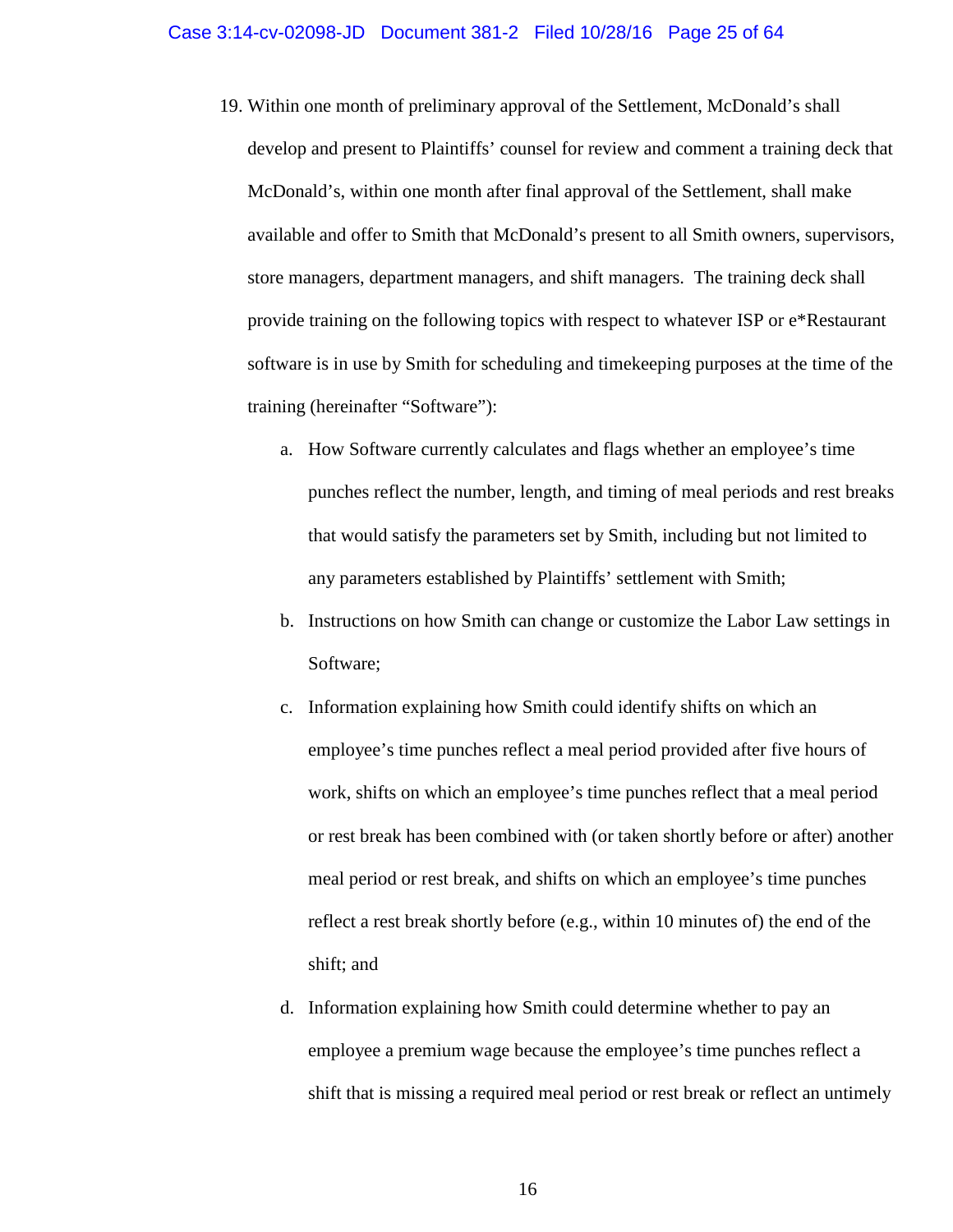meal period or rest break.

- 20. McDonald's shall provide the training deck described above to Plaintiffs' counsel for review and comment before providing the training to Smith. McDonald's shall review and accept Plaintiffs' counsel's reasonable, good faith requests for modification or clarification of the training deck.
- 21. Nothing in this agreement shall preclude McDonald's from making clear in this or any other training to Smith owners, supervisors, store managers, department managers, and shift managers that McDonald's does not directly, indirectly, or through an agent employ the workers in the Smith restaurants, and that Smith's use of Software for scheduling and timekeeping purposes is optional, and not required by McDonald's.
- 22. After such training has taken place, McDonald's will report to Plaintiffs' counsel the names, positions, and date of training for each Smith owner, supervisor, store manager, department manager, shift manager, and other Smith employee or agent who attends the training described above, to the extent McDonald's has such information.
- 23. Modification. Whenever possible, each provision and term of the injunctive relief provided herein shall be interpreted in such a manner as to be valid and enforceable; provided, however, that if any term or provision is determined to be or is rendered unenforceable after entry of final approval of the Settlement, all other terms and provisions shall remain unaffected, to the extent permitted by law. If the application of any term or provision to any specific person or circumstance should be determined to be invalid or unenforceable, the application of such term or provision to other persons or circumstances shall remain unaffected, to the extent permitted by law. Class Counsel and McDonald's counsel may jointly agree in writing to modify the terms of the injunctive relief provided herein, subject to Court approval.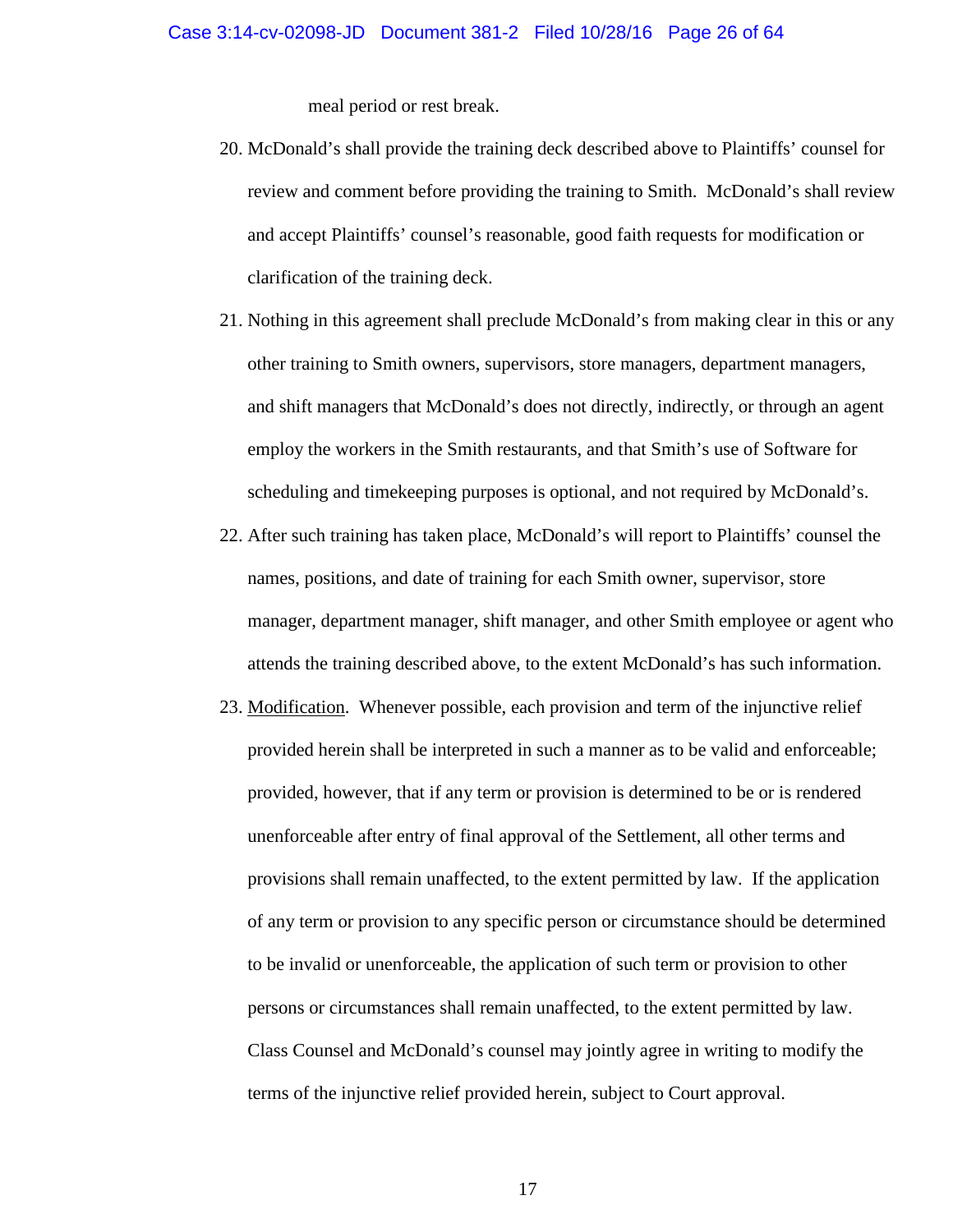### **V. SETTLEMENT FUNDS, CLAIMS PROCESSING, AND SETTLEMENT PAYMENT CALCULATION**

- 24. Deposit of Funds into Joint Escrow. Within 30 days after the Court's preliminary approval of this settlement, McDonald's shall pay Three Million Seven Hundred Fifty Thousand Dollars (\$3,750,000) into an interest-bearing escrow account for purposes of funding the settlement. This account shall be established as a Qualified Settlement Fund by the Claims Administrator, and shall be subject to joint control by McDonald's Counsel and Class Counsel. In the event the Court denies final approval of the settlement or an appeal leaves the settlement unenforceable, the Parties shall be returned to the same positions as existed at the time of this Agreement, and all funds in the escrow account provided for in this paragraph shall be returned to McDonald's.
- 25. Class Payment from the Qualified Settlement Fund. Payments from the Qualified Settlement Fund for the purposes set forth in this Agreement shall be made within fourteen (14) days of the Effective Date.
- 26. Subject to Court approval, and subject to any Service Payments provided for in this Agreement and approved by the Court, the Class Payment shall be allocated for the following payments:
	- a. \$716,667 to Class Members for backpay, interest, and liquidated damages, to be distributed to Class Members based on a fixed amount per week for every week worked during the Class Period;
	- b. \$350,000 to Class Members for wage statement penalties to be distributed to Class Members based on a fixed amount per week for every week worked starting one year before the filing of the complaint (*i.e*., March 12, 2013) through the end of the Class Period;
	- c. \$350,000 to Class Members for waiting time penalties, to be distributed to Class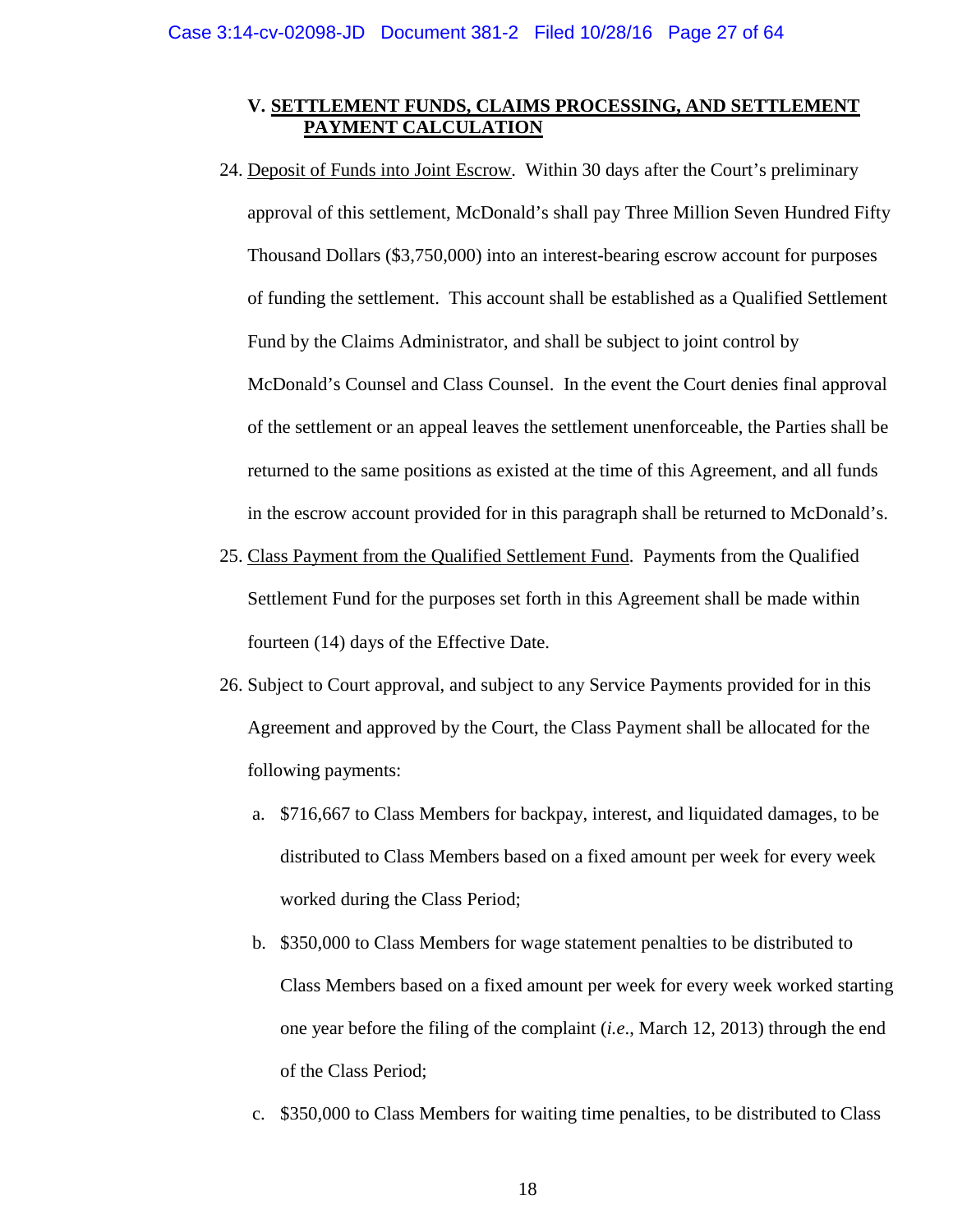#### Case 3:14-cv-02098-JD Document 381-2 Filed 10/28/16 Page 28 of 64

Members based on a fixed per capita amount for each Class Member whose final paycheck was dated between three years before the filing of the complaint (*i.e.,* on or after March 12, 2011) and the end of the Class Period, and who was no longer a current worker as of the end of the Class Period;

- d. \$83,333 to Class Members for the employee portion of civil penalties under the California Labor Code Private Attorneys General Act ("PAGA"), Cal. Labor Code §§ 2698 *et seq*., to be distributed to Class Members based on a fixed amount per week for every week worked starting one year before the filing of the complaint and plaintiffs' notification letter to LWDA (*i.e*., March 12, 2013) through the end of the Class Period; and
- e. \$250,000 to the California LWDA for the LWDA portion of penalties under PAGA.

Service payments to the named Plaintiffs, if approved by the Court, shall be made proportionally from each of the amounts stated above in subparagraphs (a) through (c) and shall not increase the total amounts that McDonald's is required to pay under this agreement.

- 27. Any interest earned on the funds in the Qualified Settlement Fund created pursuant to this Agreement between the time of deposit and the time the Class Payment is paid to Class Members by the Claims Administrator shall be added to the total Class Payment and distributed proportionally among the payments provided for in subparagraphs (a) through (e) of paragraph 26.
- 28. No claims process shall be required of Plaintiffs or Class Members so long as their names are on the Class List and they have been sent a Class Notice that was not returned as undeliverable.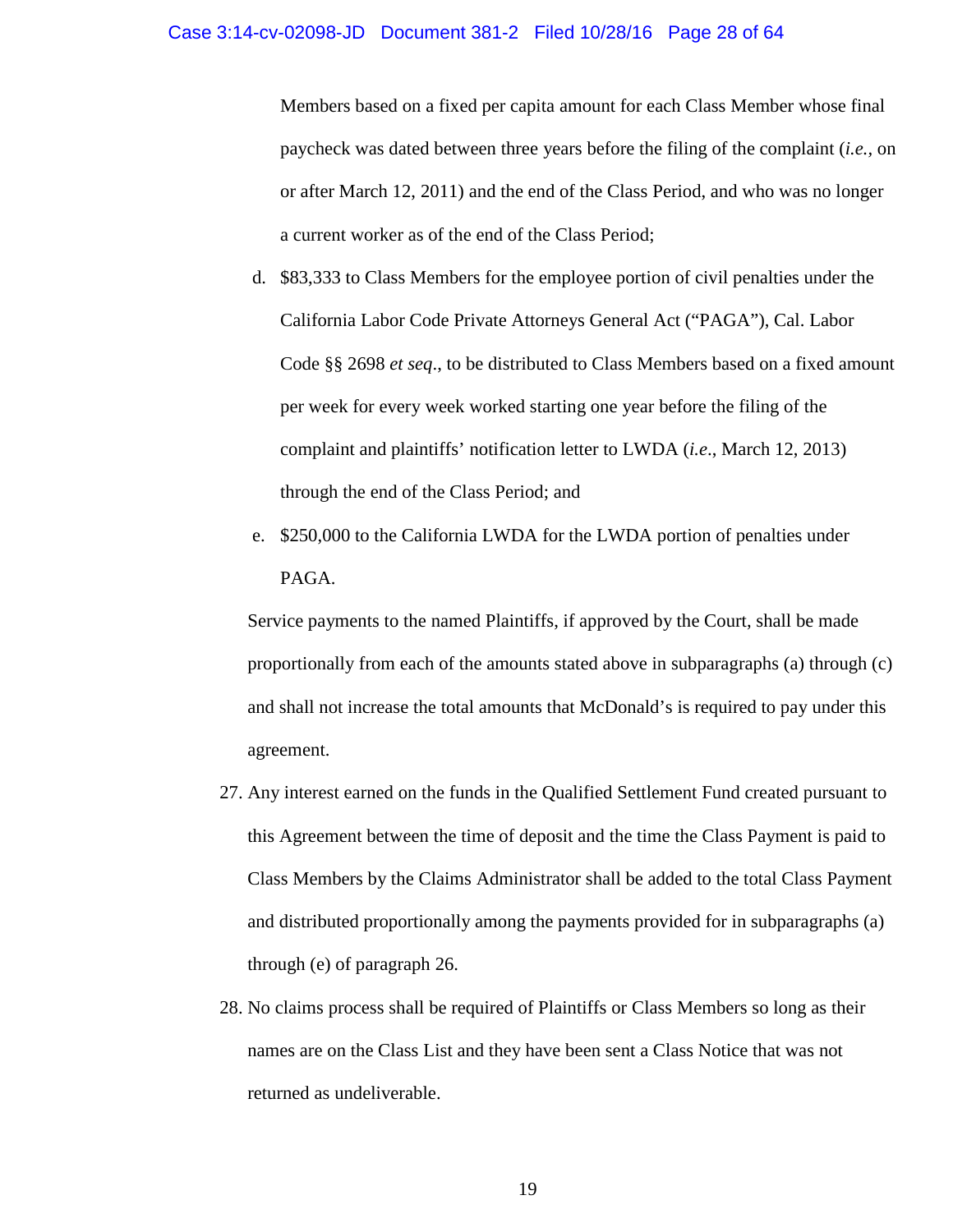- 29. Checks shall be mailed by first class mail to the last known address of all Class Members. If any check is returned or not cashed, the Claims Administrator shall engage in reasonable skip tracing efforts.
- 30. Each check mailed to a Class Member shall plainly state on its face that the check must be cashed within 120 calendar days, and that any check uncashed after 120 calendar days will be invalid. If any check remains uncashed after forty-five (45) calendar days, the Claims Administrator shall send out a reminder postcard to the recipient. The Claims Administrator shall also provide counsel for the Parties with a list of all Class Members who have not cashed their checks. If any check remains uncashed after seventy-five (75) calendar days, the Claims Administrator shall call the recipient to remind him or her to cash the check. The Claims Administrator shall use skip-trace methods as necessary to obtain a working phone number for any such individual.
- 31. The amounts designated for all Class Members who do not cash their check and who cannot be located within 120 days after the date of distribution shall be redistributed on a pro rata basis to all other Class Members, subject to the cy pres provision of paragraph 39.
- 32. Class Members who do not cash their settlement checks within 120 calendar days after mailing by the Claims Administrator shall be deemed to have waived irrevocably any right in or claim to a settlement payment, but will still be bound by the Settlement. After all required distributions are made, the Claims Administrator may, with agreement by counsel for the Parties, make full or partial payment of the amount calculated to be due to any Class Member or Members who did not cash their settlement check(s) within 120 calendar days after mailing by the Claims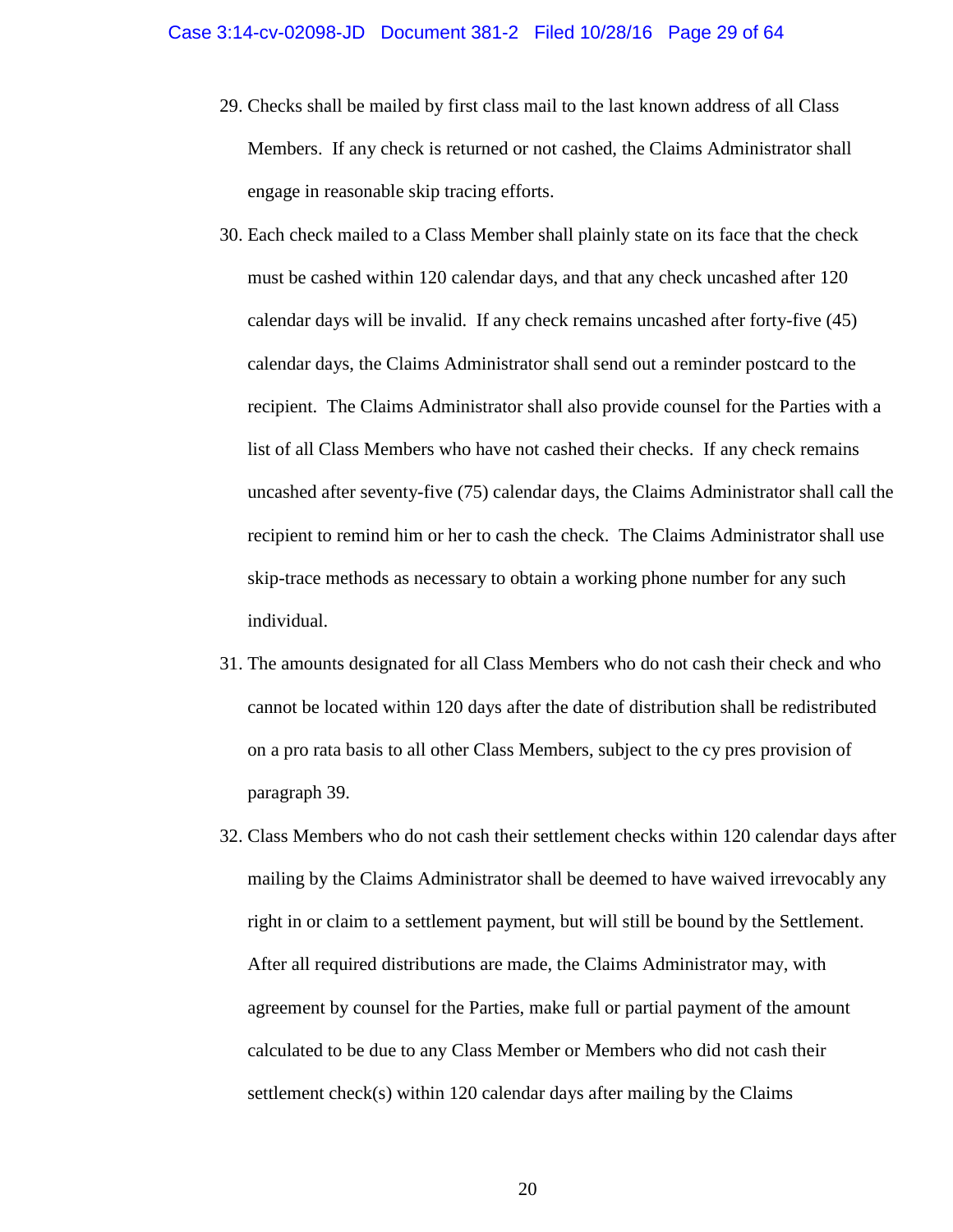Administrator if sufficient funds from the Class Payment remain.

- 33. Application for Attorneys' Fees and Costs. Class Counsel intend to request that the Court approve an award of statutory attorneys' fees and costs pursuant to California law in an amount not to exceed \$2,000,000. No sooner than fourteen (14) days after the Effective Date, the Claims Administrator shall pay to Class Counsel the Attorneys' Fees and Costs awarded by the Court, including after any appeal, and shall return to McDonald's any portion of the \$2,000,000 paid into the Qualified Settlement Fund for attorneys' fees and costs that is not awarded by the Court. The Parties agree that regardless of any action taken by the Court or any appellate court with respect to attorneys' fees and expenses, the validity of the underlying Settlement shall not be affected.
- 34. Service Payments to Class Representatives. Class Counsel shall request that the Court approve service awards for distribution to Stephanie Ochoa, Ernestina Sandoval, Yadira Rodriguez, and Jasmine Hedgepeth in an amount not to exceed \$500 each. The Parties agree that regardless of any action taken by the Court with respect to such service awards, the validity of the underlying Settlement shall not be affected.
- 35. Claims Administration Costs. All costs and fees of the Claims Administrator shall be paid separately by McDonald's, in addition to all other payments required by this Settlement. All unresolved disputes relating to the Claims Administrator's performance of its duties shall be referred to the Court in this case, which shall have continuing jurisdiction over all terms and conditions of the Settlement until all payments and obligations contemplated by the Settlement have been fully satisfied and carried out. To the extent practicable and to reduce the expense of notice and claims administration, the Parties may agree to combine notice and/or claims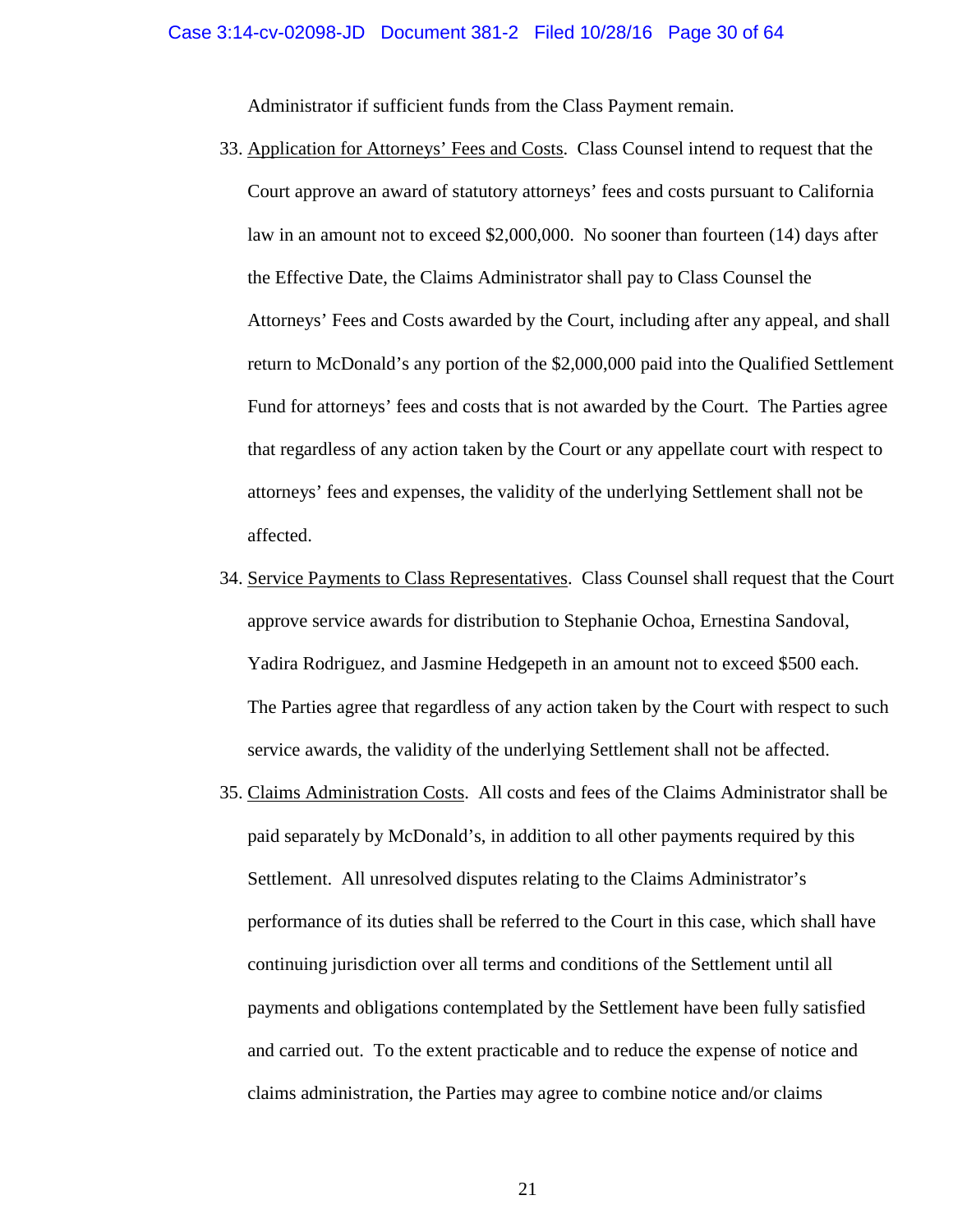#### Case 3:14-cv-02098-JD Document 381-2 Filed 10/28/16 Page 31 of 64

administration with the same process in the separate, court-approved settlement with defendant Smith, as long as combining such notice and/or claims administration does not cause any prejudice to Class Members.

- 36. Allocation of Each Settlement Payment and Tax Issues. Each payment of settlement funds to a Class Member, other than a service payment to a named Plaintiff, shall be allocated as follows: (1) twenty-four percent (24%) shall be allocated to wages (inclusive of payroll taxes, deductions, and contributions); (2) fourteen percent (14%) shall be allocated to interest; and  $(3)$  sixty-two percent  $(62%)$  shall be allocated to civil or statutory penalties or liquidated damages. Class counsel shall work with the Claims Administrator to determine appropriate tax withholding and tax reporting procedures. The Parties agree that McDonald's is not responsible for any tax obligations incurred by the Class Representatives, the Class Members, or Class Counsel as a result of this Settlement, and that McDonald's is not providing any tax advice to the Class Representatives, the Class Members, or Class Counsel.
- 37. Claims Processing. The Claims Administrator shall review all received Claim Forms and finalize the calculations of payments to be distributed to Class Members pursuant to this Settlement by reviewing the Class List as supplemented by the Claim Forms, and as updated by any verified challenges to Class Members' dates worked. No Claim Form will be accepted from any individual claiming to be a Class Member unless: (1) the individual is on the Class List; or (2) the individual submits documentation in conjunction with her or his Claim Form that the Claims Administrator concludes, and Class Counsel agree, is sufficient to establish that the individual is a Class Member.
- 38. Class Member Dates Worked and Challenges. The Class Notice shall be individualized and shall include a statement of the dates worked by the Class Member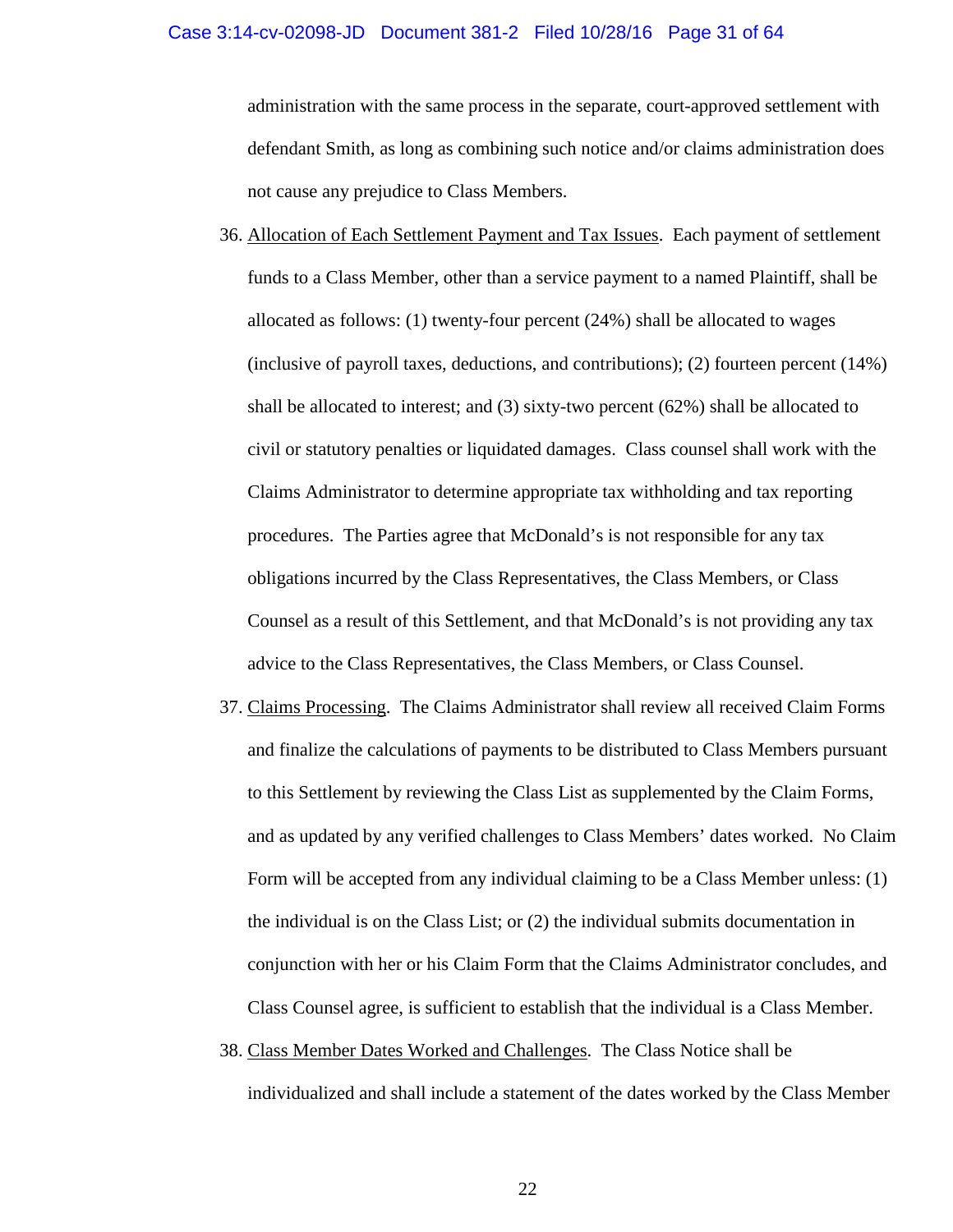receiving the notice, based on available records.

- a. If a Class Member does not challenge the information set forth in the Class Notice, the Class Member need not do anything further and payment shall be made to that Class Member based on the statements of the dates worked and the terms of this Agreement.
- b. If a Class Member wishes to challenge the dates worked as set forth in the Class Notice, that Class Member shall submit a written, signed challenge along with any supporting documents to the Claims Administrator at the address provided on the Class Notice within ninety (90) calendar days of the postmark date of the initial mailing of the Class Notice. No challenge shall be timely if postmarked more than ninety (90) calendar days after the date the Class Notice is first mailed to Class Members.
- c. Within five (5) calendar days from the date the Claims Administrator receives notice of the challenge, the Claims Administrator shall send to Class Counsel and McDonald's counsel a copy of the documentation submitted in connection with that dispute. Within five (5) calendar days from the date counsel receive that documentation, Class Counsel and McDonald's counsel shall meet and confer and make one or more recommendations to the Claims Administrator, which shall thereafter make a final and binding determination without hearing or right to appeal and shall communicate that determination to the Class Member, Class Counsel, and McDonald's counsel.
- 39. Non-Reversionary Settlement and Remainder. There shall be no reversion from the Class Payment. Any uncashed or unclaimed settlement check amounts shall be redistributed to Class Members in proportion to their allotted shares from the Class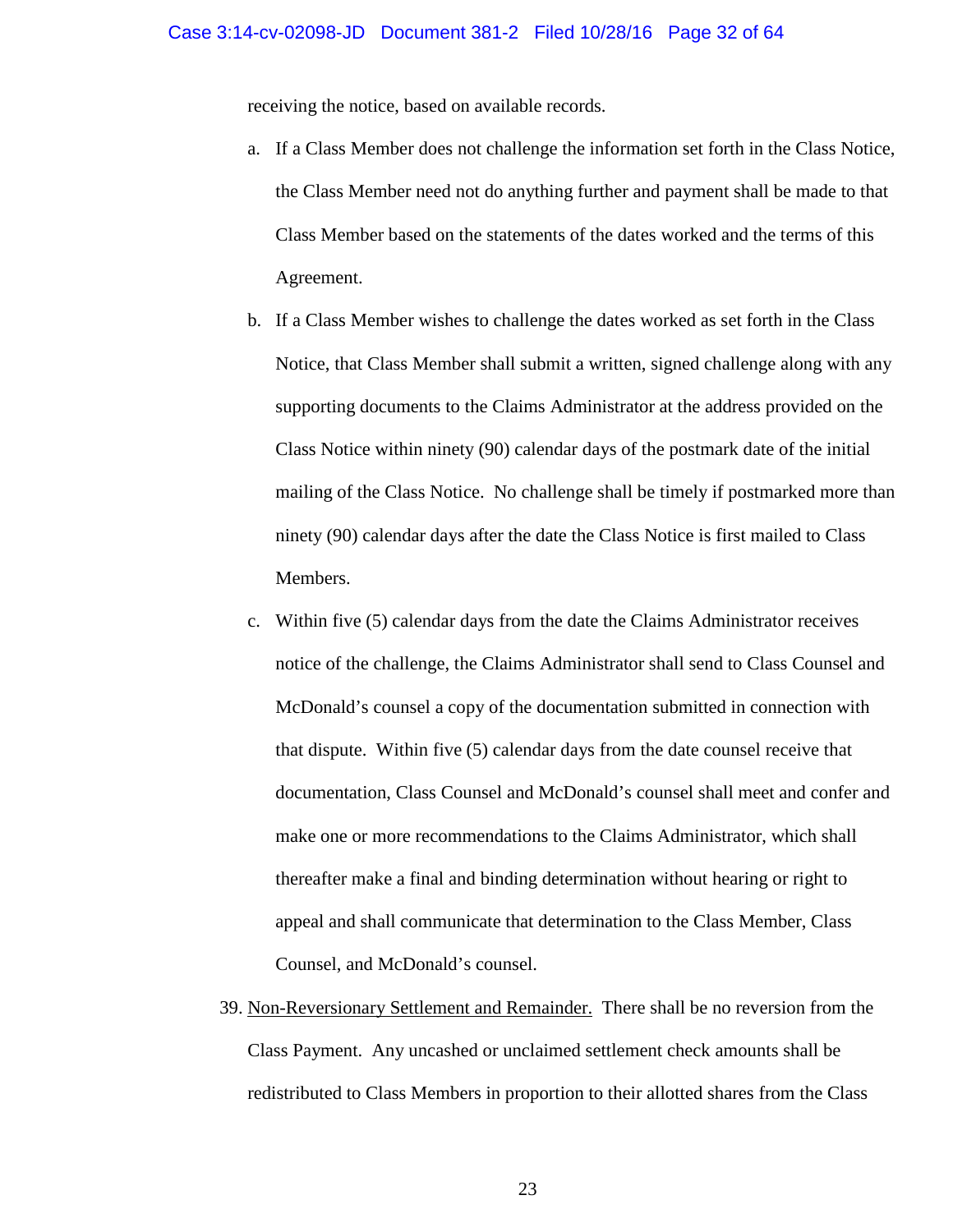Payment. If the amount of such funds to be redistributed does not exceed \$40,000, subject to Court approval, such funds shall be donated as a *cy pres* recipient to Bay Area Legal Aid.

#### **VI. RELEASED CLAIMS AND COVENANTS NOT TO SUE**

- 40. Mutual Releases. Except as otherwise provided herein, in consideration for the promises set forth herein, each of the named Plaintiffs and each Class Member on the one hand and McDonald's on the other hand, for themselves and their respective agents, heirs, predecessors, successors, assigns, representatives and attorneys, do hereby mutually waive, release, acquit and forever discharge each other from any and all claims that were alleged in this action, arise out of or are related to the allegations and claims alleged in the action, and/or could have been alleged based on the facts, matters, transactions, or occurrences alleged in the action through the date of this Agreement. Without limiting the foregoing, it is understood and agreed by the named Plaintiffs and McDonald's that, as a condition of this Agreement, they each hereby expressly waive and relinquish any and all employment-related claims, rights, or benefits that they may have under California Civil Code §1542, which provides: "A general release does not extend to claims which the creditor does not know or suspect to exist in his or her favor at the time of executing the release which if known by him or her must have materially affected his or her settlement with the debtor."
- 41. Mutual Covenants Not To Sue. The Class Representatives covenant and agree and the Class Members shall be deemed to have covenanted and agreed, on their own behalf on behalf of their agents, heirs, predecessors, successors, assigns, representatives, and attorneys, and on behalf of all Class Members: (i) not to instigate, commence, maintain or prosecute against any Released Party any Settled Claims in any court of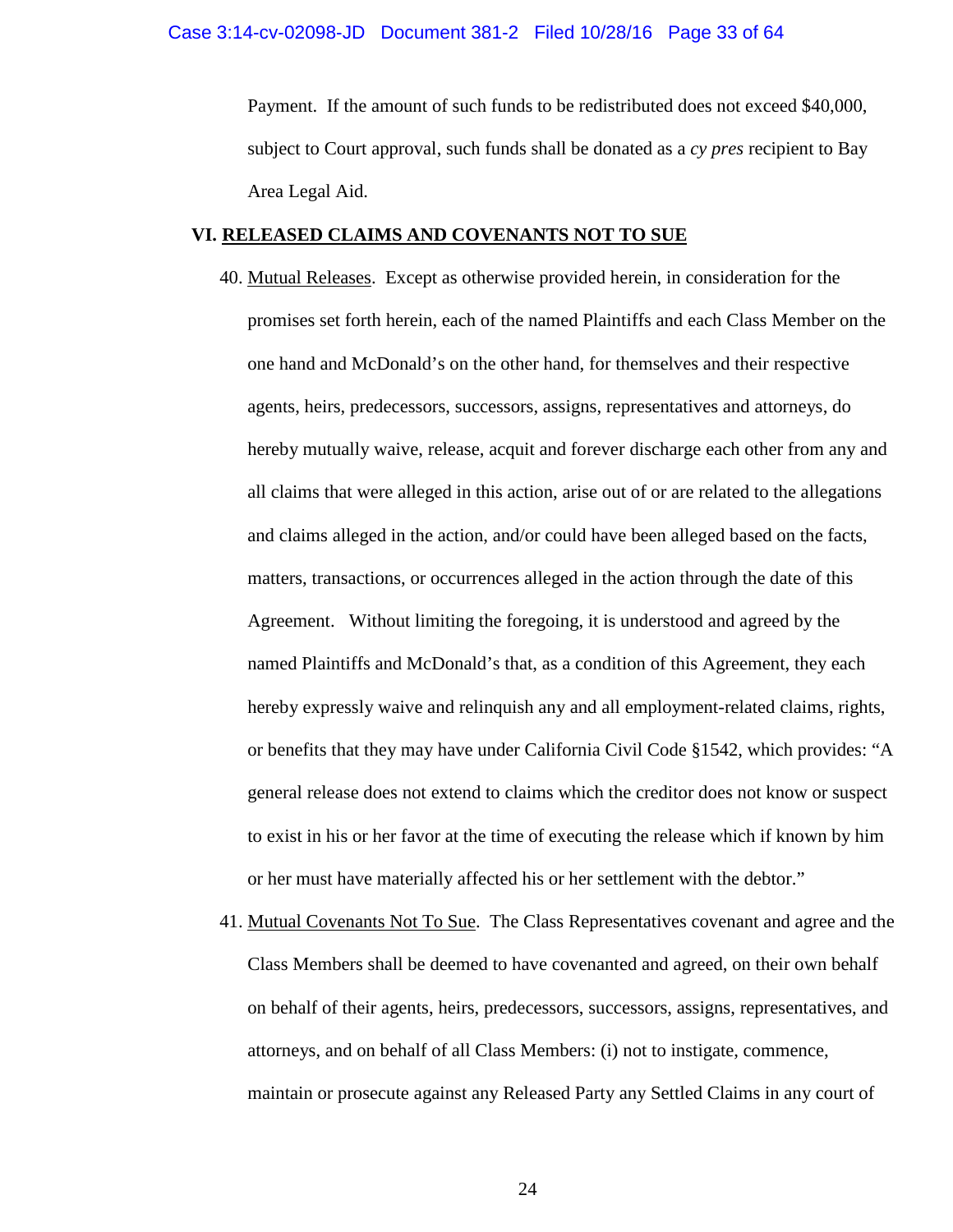law, tribunal or adjudicative body anywhere in the world at any time now and in the future; and (ii) that the foregoing covenants, agreements and releases shall be a complete defense to any such Settled Claims against any of the Released Parties. Likewise, McDonald's covenants and agrees on its own behalf and on behalf of its agents, heirs, predecessors, successors, assigns, representatives, and attorneys: (i) not to instigate, commence, maintain or prosecute against any Class Representative or Class Member any Settled Claims in any court of law, tribunal or adjudicative body anywhere in the world at any time now and in the future; and (ii) that the foregoing covenants, agreements and releases shall be a complete defense to any such Settled Claims against any Class Representative or Class Member.

### **VII. CONFIDENTIALITY**

42. The Parties shall keep confidential all settlement communications regarding the negotiation and drafting of the Agreement. The Parties understand that the named Plaintiffs and Class Counsel reserve the right to report on this Settlement in their law firm websites and other public communications if and when the Settlement becomes a matter of public record but will limit any such communications about the Settlement to stating that the Parties reached a mutually acceptable resolution of the lawsuit, describing the terms of the Settlement, and/or providing their opinions about why the Settlement is fair, reasonable and/or significant based on the terms of the Settlement, the present status of the case, and the Court's prior rulings. McDonald's, named Plaintiffs and their respective counsel will not issue a press release or otherwise initiate contact with the media regarding the Settlement, but if asked about the Settlement by the media, McDonald's, named Plaintiffs and their counsel reserve the right to inform the media that the Parties reached a mutually acceptable resolution of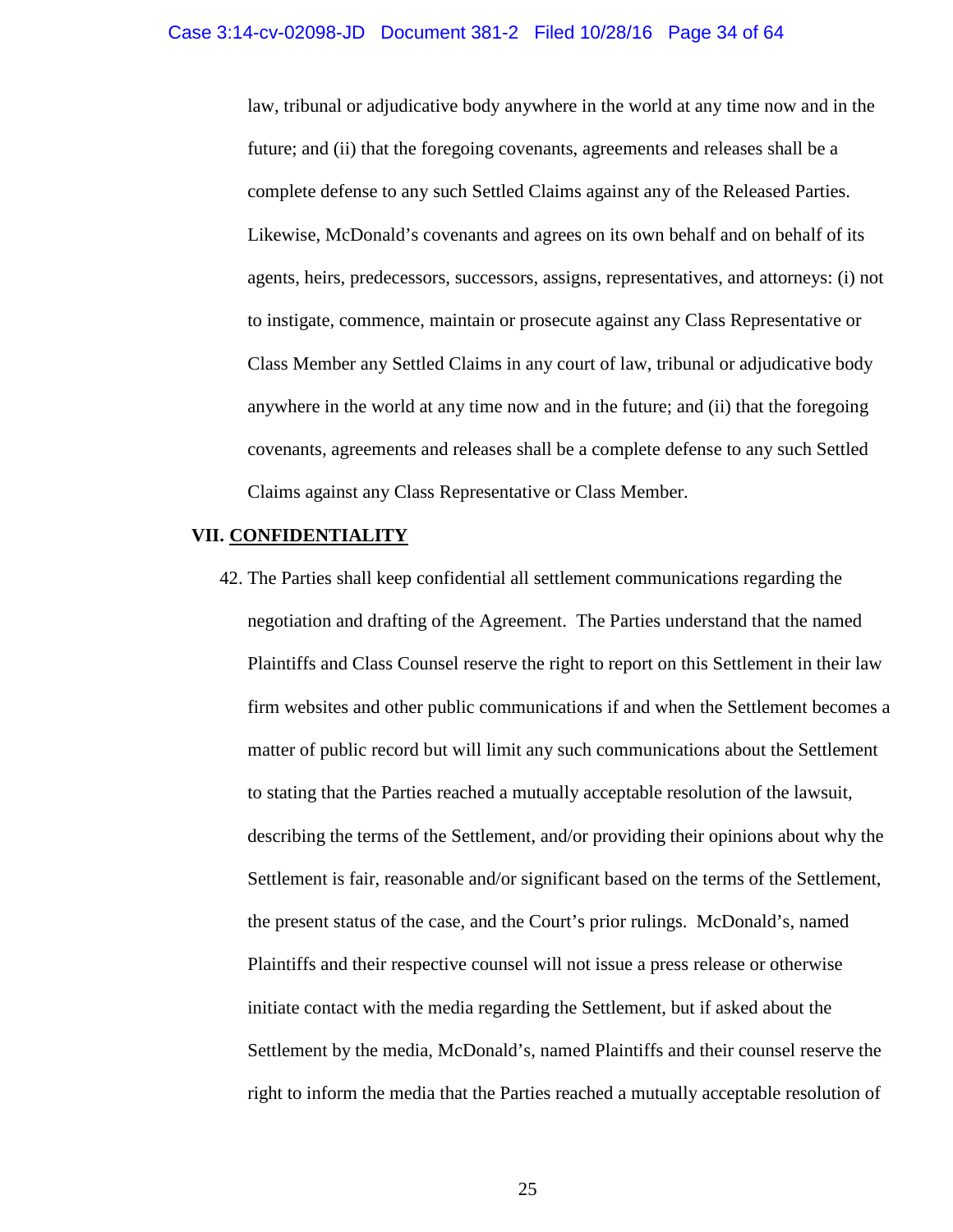the lawsuit, to describe the terms of the Settlement, and/or to provide their opinions about why the Settlement is fair, reasonable and/or significant based on the terms of the Settlement, the present status of the case, and the Court's prior rulings. Nothing in this paragraph shall restrict Plaintiffs or Class Counsel from making any disclosures necessary to seek Court approval or to communicate with Class Members.

#### **VIII. TERMINATION OR OTHER FAILURE OF SETTLEMENT**

43. Automatic Voiding of Agreement if Settlement Not Finalized. In the event (i) the

Court does not preliminarily approve the Settlement; (ii) the Court does not grant final approval to the proposed settlement in accordance with its terms; (iii) the Court does not enter a Final Judgment consistent with the terms of this Agreement; or (iv) the Effective Date does not occur or the Settlement does not become final for any other reason, the Settlement shall be null and void and the Parties agree that any order entered by the Court in furtherance of this Settlement should be treated as void *ab initio*. In such case, the Parties shall take all possible steps to return to the status quo as if the Parties had not entered into this Settlement. In such event, this Agreement, all negotiations, Court orders, and proceedings relating thereto shall be without prejudice to the rights of the Parties hereto, and all evidence relating to the Agreement and all negotiations shall not be admissible or discoverable in the Action, in any other litigation, or otherwise. Any funds used or to be used for the Settlement shall be returned to McDonald's, with the exception of amounts already paid by McDonald's or owing from McDonald's to the Claims Administrator for fees and costs actually incurred for services already performed.

### **IX. MISCELLANEOUS**

44. No Admission of Liability or Wrongdoing. The Parties acknowledge that plaintiffs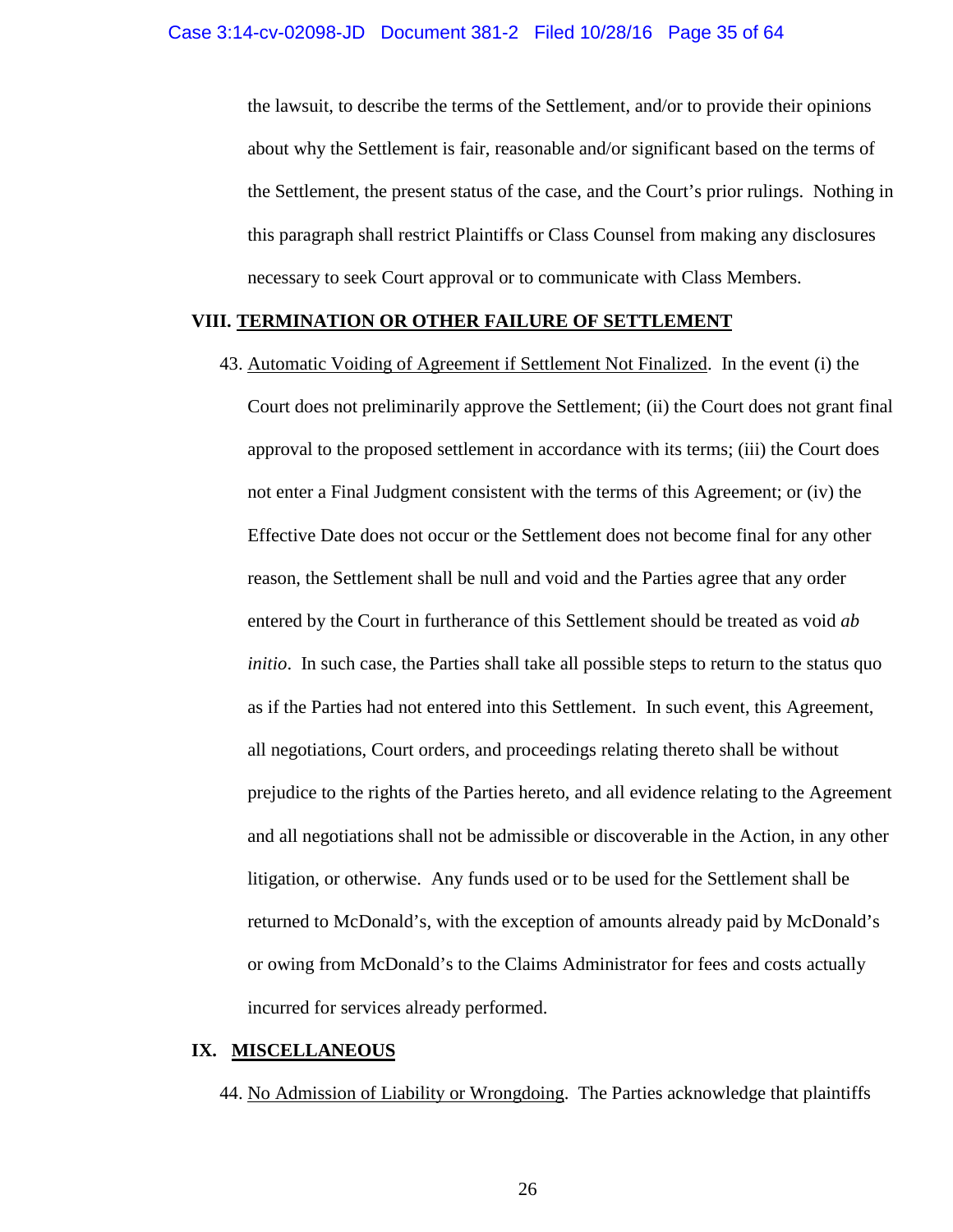contend McDonald's is legally responsible for having violated their rights under the California Labor Code, IWC Wage Order, and Unfair Competition Law; and the Parties further acknowledge that McDonald's expressly denies that it has violated any law, breached any agreement or obligation to the plaintiffs or the Class Members, or engaged in any wrongdoing with respect to the plaintiffs or the Class Members. The Parties agree that neither this Agreement nor any actions undertaken by McDonald's in satisfaction of the Agreement shall constitute, or be construed as, an admission of any liability or wrongdoing. The Parties further agree and recognize that this Agreement shall not be admissible as evidence, offered as evidence, or cited or referred to by McDonald's or plaintiffs in any other action or proceeding, except in an action or proceeding brought to enforce its terms or by McDonald's in defense of any claims brought by the plaintiffs or any Class Members.

- 45. Binding Effect of Agreement on Class Members. Upon the Effective Date, all Class Members shall be bound by this Agreement, all Class Members' Settled Claims shall be dismissed with prejudice as against McDonald's, and all Settled Claims shall be released as against the Released Parties.
- 46. Binding upon Successors and Assigns. Except as provided herein, this Agreement shall be binding upon, and inure to the benefit of, the successors or assigns of the Parties hereto and the Released Parties as defined herein.
- 47. Good Faith Settlement. This Settlement has been negotiated and entered into between the Parties through arms-length negotiations, and it is made in good faith, including within the meaning of California Code of Civil Procedure §§877, *et seq.* and any comparable provisions provided under the laws of any state or territory of the United States, whether statutory or judicial decision, which is equivalent or similar to such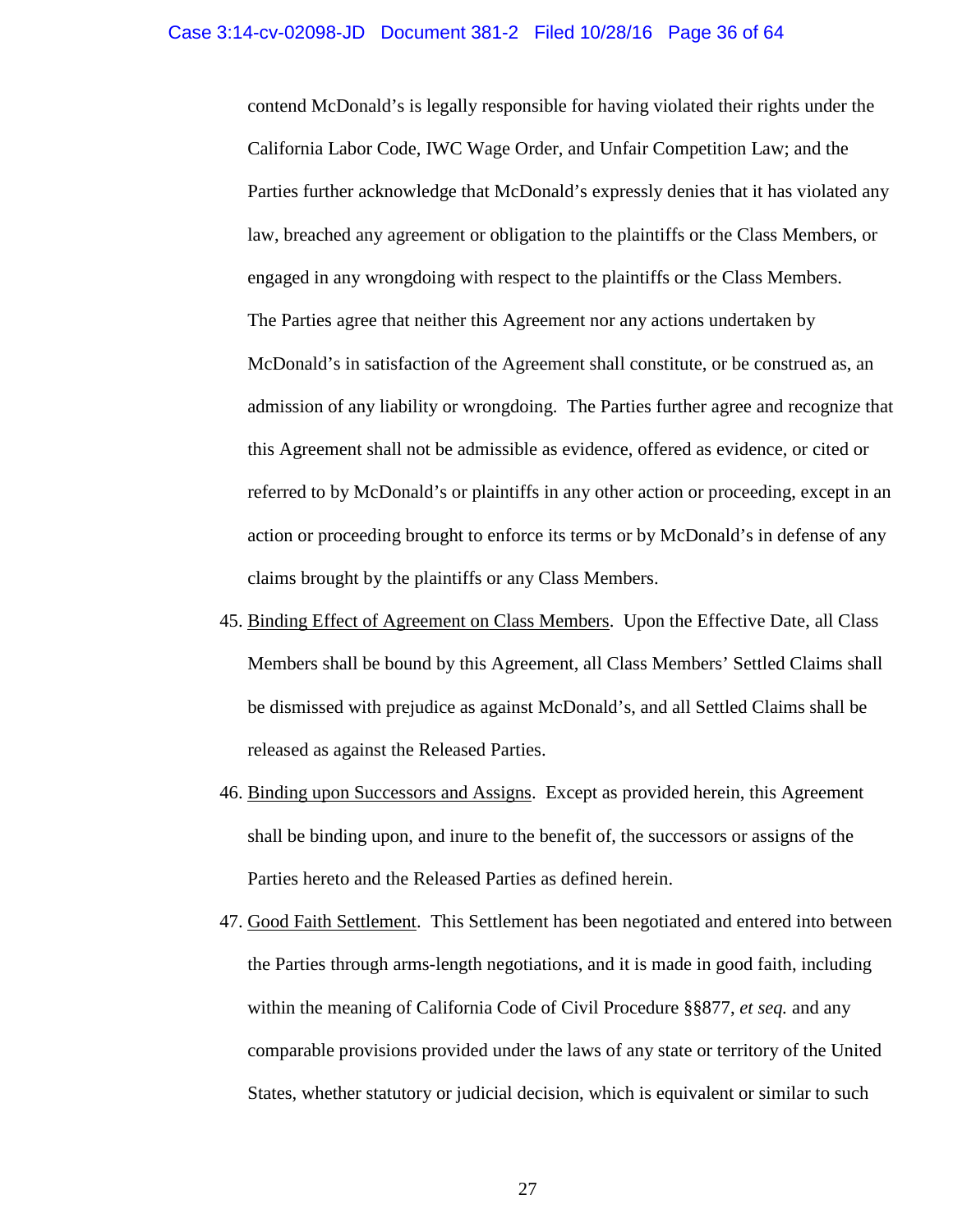California code sections.

- 48. Amendment or Waiver Only in Writing. This Agreement may be amended or modified only by a written instrument signed by counsel for all Parties or their successors-in-interest. No rights hereunder may be waived except in writing.
- 49. Entire Agreement. This Agreement and any attached exhibits constitute the entire agreement between the Parties relating to the Settlement and the related transactions contemplated herein. All prior or contemporaneous agreements, understandings and statements, whether oral or written, and whether by a party or its counsel, are merged herein. No oral or written representations, warranties, or inducements have been made to any party concerning this Agreement or its exhibits other than the representations, warranties, and covenants contained and memorialized in such documents.
- 50. Execution. This Agreement shall become enforceable in accordance with its terms upon its execution by: (a) the Class Representatives; (b) Class Counsel on behalf of the Class Representatives and the Class (approved as to form); (c) McDonald's; and (d) counsel for McDonald's (approved as to form).
- 51. Authorization to Execute Agreement and Effectuate Settlement and Agreement to Cooperate. Counsel for all Parties hereto warrant and represent that they are expressly authorized by the Parties whom they represent to negotiate this Settlement and to take all appropriate action required or permitted to be taken by such Parties pursuant to this Agreement to effectuate its terms and to execute any other documents required to effectuate the terms of this Agreement. The Parties and their respective counsel shall cooperate with each other and use their best efforts to effect the implementation of this Agreement. In the event the Parties are unable to reach agreement on the form or content of any document needed to implement this Agreement or on any supplemental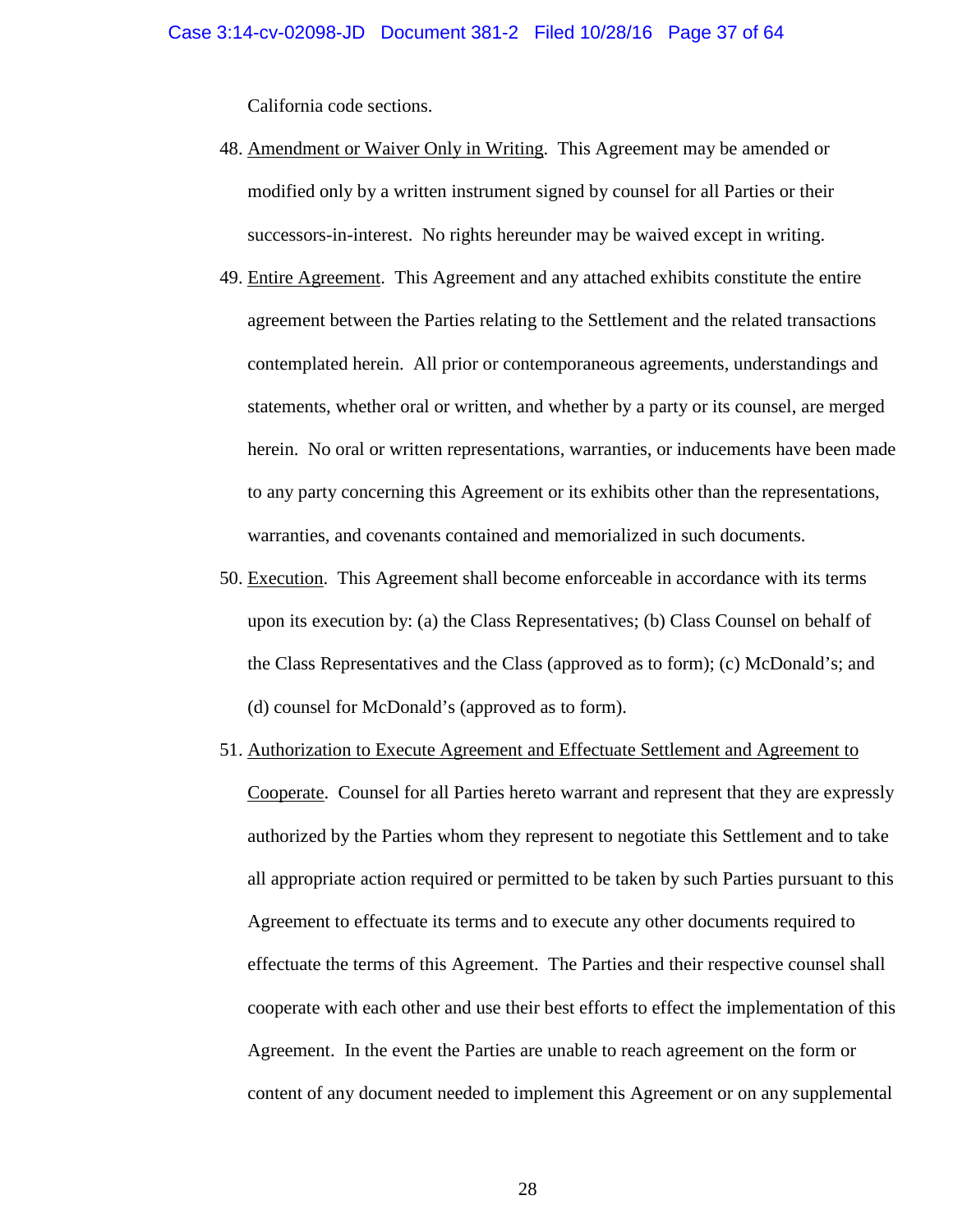#### Case 3:14-cv-02098-JD Document 381-2 Filed 10/28/16 Page 38 of 64

provisions that may become necessary to effectuate the terms of this Agreement, the Parties may seek the assistance of the Court to resolve such disagreement. The person or persons signing this Agreement on behalf of McDonald's represents and warrants that he or she is authorized to sign this Agreement on behalf of McDonald's.

- 52. No Prior Assignment. The Parties hereto represent, covenant, and warrant that they have not directly or indirectly assigned, transferred, encumbered, or purported to assign, transfer, or encumber to any person or entity any portion of any liability, claim, demand, action, cause of action, or rights herein released and discharged except as set forth herein.
- 53. Governing Law. This Agreement shall be governed by, construed, interpreted, and enforced in accordance with the laws of the State of California, except to the extent that federal law requires federal law to govern.
- 54. Counterparts. This Agreement may be executed in one or more counterparts and by facsimile. All executed copies of this Agreement and photocopies thereof (including facsimile copies of signature pages) shall have the same force and effect and be as legally binding and enforceable as the original.
- 55. Exhibits. The terms of this Agreement include the terms set forth in the attached Exhibits 1, 2, and 3, which are incorporated by this reference as though fully set forth herein. The exhibits to this Agreement are an integral part of the Agreement.
- 56. Construction. The Parties have reached this Agreement through formal mediation followed by extensive arms-length negotiations. This Agreement has been drafted jointly by counsel for the Parties. Hence, in any construction or interpretation of this Agreement, the Agreement shall not be construed against either party as the principal drafter of the Agreement.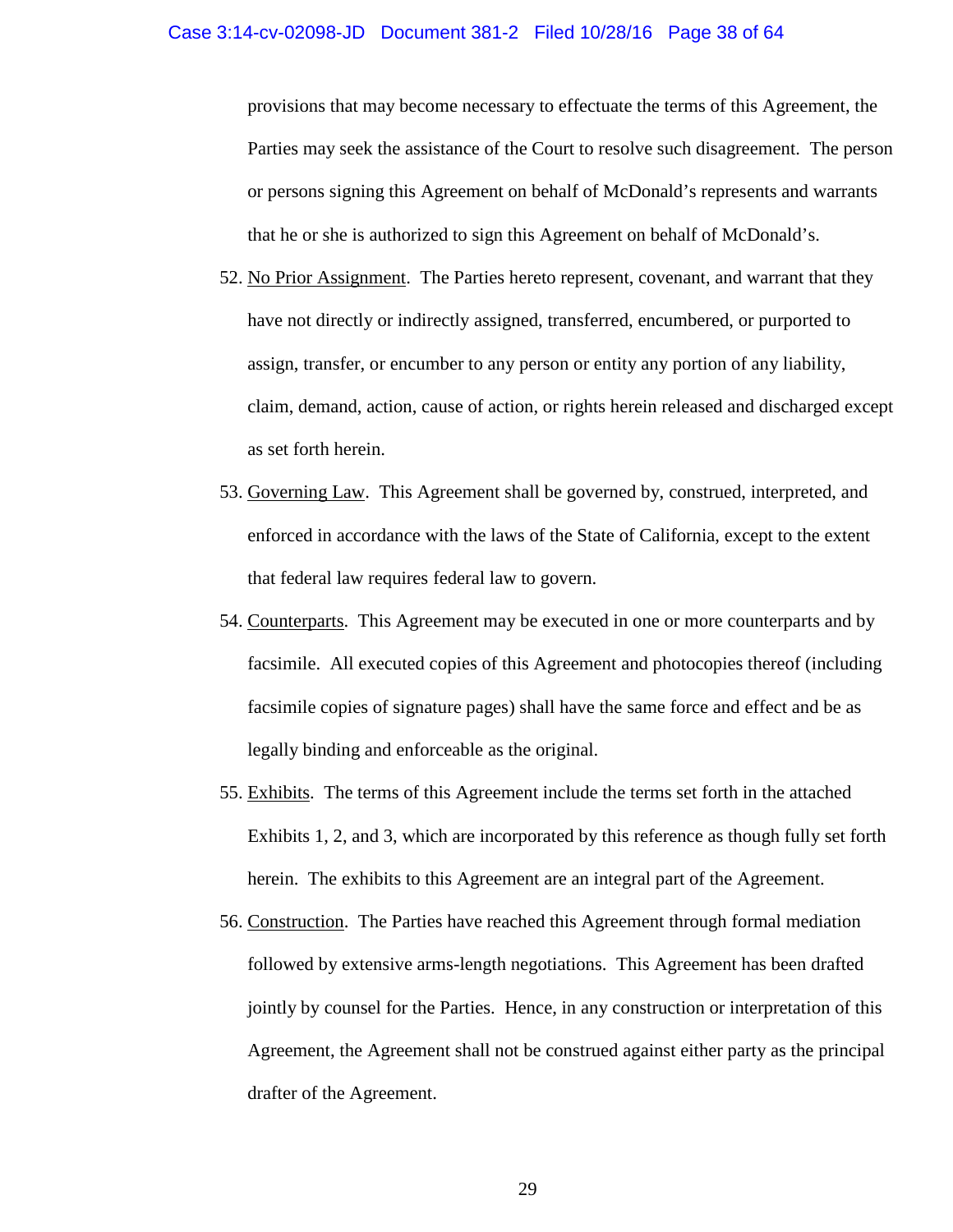- 57. Retention of Jurisdiction. The Parties stipulate that the Court shall retain jurisdiction over the Parties to enforce the terms of this Agreement and all aspects of the Parties' settlement until performance in full of all terms of the Agreement.
- 58. No Signature Required by Class Members. Because the Class Members are so numerous, it is impossible or impractical to have each one execute this Agreement. The Class Notice shall advise such persons of the binding nature of the releases contained herein, and this Agreement shall have the same force and effect as if this Agreement were executed by each Class Member.
- 59. Titles and Captions of No Force. Paragraph titles or captions contained herein are inserted for convenience and ease of reference and do not define, limit, extend, or describe the scope of the terms of the Agreement and its provisions.
- 60. Mutual Cooperation. The Parties hereto agree to cooperate with each other to accomplish the terms of this Agreement, including but not limited to executing further documents and taking such other action as may reasonably be necessary to implement and effectuate the terms of this Agreement.
- 61. Invalid without Court Approval. This Agreement is subject to approval by the Court. In the event the Settlement is not approved, it shall be deemed null and void, of no force and effect, and the Parties represent, warrant, and covenant that in such event it shall not be admitted in the Action as evidence, or used as a basis for obtaining discovery in the Action.

IT IS SO STIPULATED AND AGREED.

Dated: 10, 26, 2016

By: Stephanie Ochoa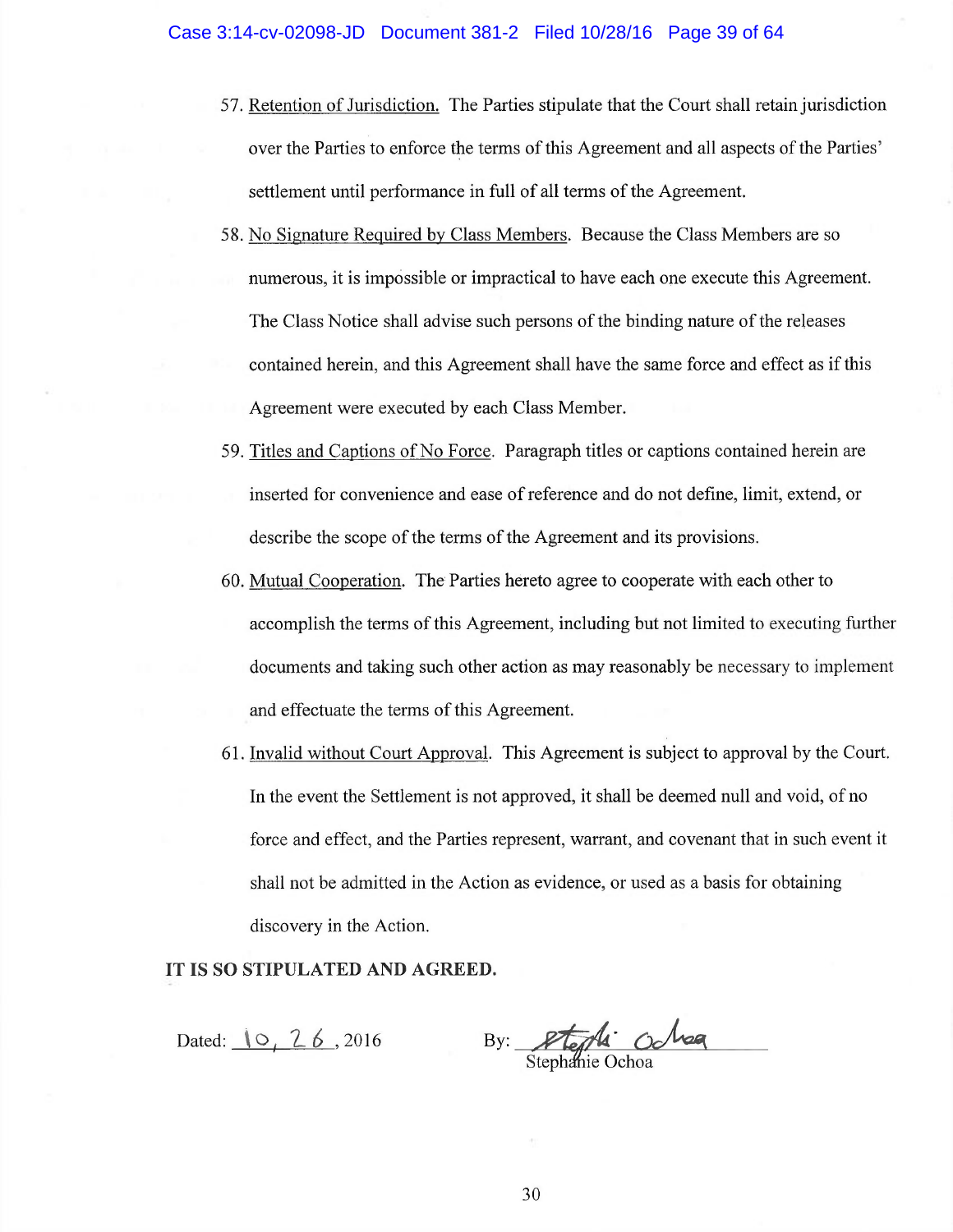# Case 3:14-cv-02098-JD Document 381-2 Filed 10/28/16 Page 40 of 64

| Dated: $\sqrt{26}$ , 2016    | By:<br>Erhestina Sandoval                                                                                                                                                                              |
|------------------------------|--------------------------------------------------------------------------------------------------------------------------------------------------------------------------------------------------------|
| Dated: _______________, 2016 | By: Vadira Rodriguez                                                                                                                                                                                   |
| Dated: _______________, 2016 | By: Jasmine Hedgepeth                                                                                                                                                                                  |
| Dated: _____________, 2016   | By:<br>Altshuler Berzon LLP<br>Counsel for Class Representatives and the Class                                                                                                                         |
| Dated: ____________, 2016    | (Approved as to form only)<br>By: Cohen Milstein Sellers & Toll PLLC<br>Counsel for Class Representatives and the Class<br>(Approved as to form only)                                                  |
| Dated: _____________, 2016   | By: McDonald's U.S.A., L.L.C.                                                                                                                                                                          |
| Dated: _______________, 2016 | By: McDonald's Corp.                                                                                                                                                                                   |
| Dated:<br>, 2016             | $\rm{By:}$<br>McDonald's Restaurants of California, Inc.                                                                                                                                               |
| Dated: _______________, 2016 | $\mathbf{By:}$<br>Quinn Emanuel Urquhart & Sullivan LLP<br>Counsel for McDonald's U.S.A., L.L.C.;<br>McDonald's Corp.; and McDonald's Restaurants<br>of California, Inc.<br>(Approved as to form only) |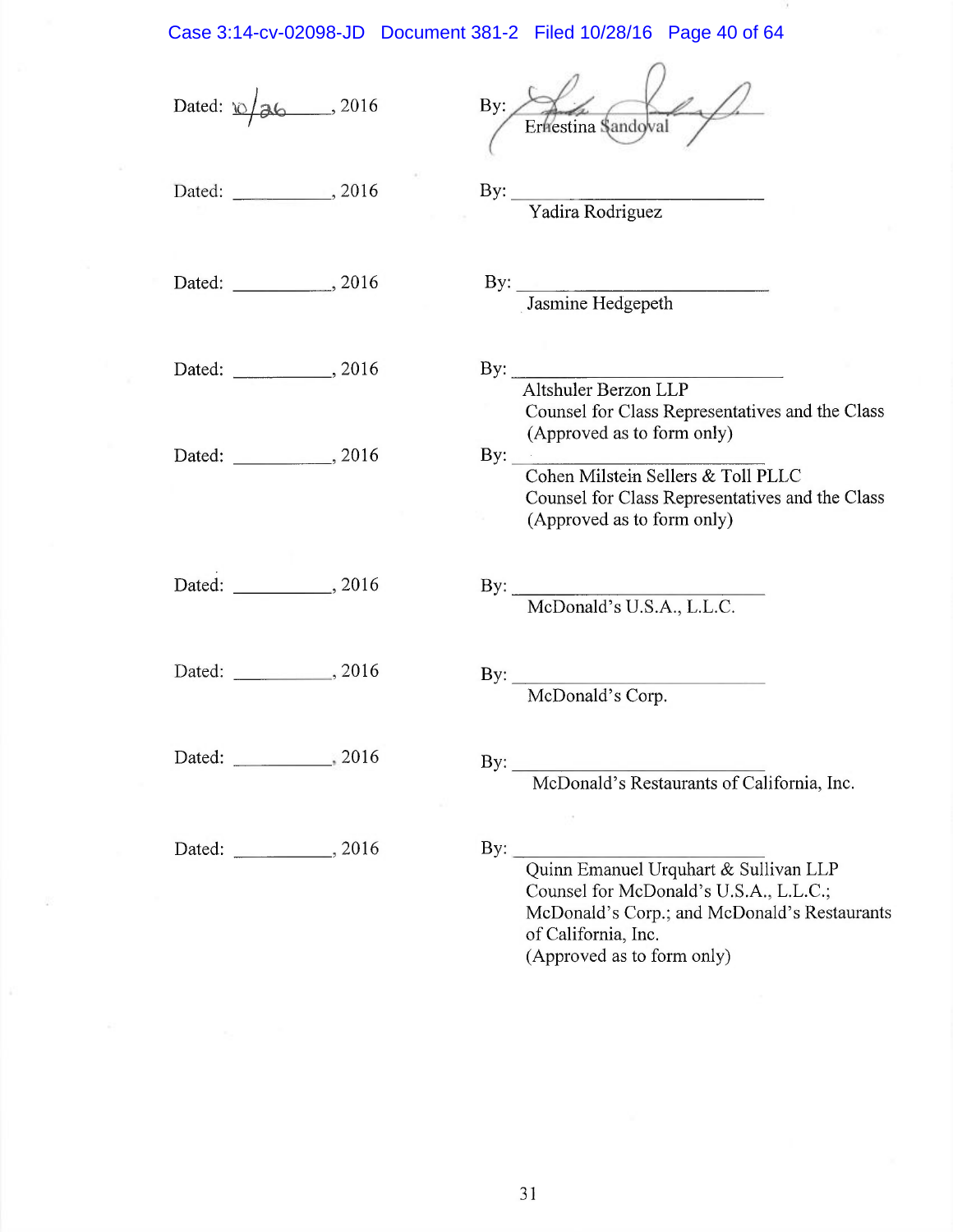## Case 3:14-cv-02098-JD Document 381-2 Filed 10/28/16 Page 41 of 64

| Dated: ______________, 2016               | By: Ernestina Sandoval                                                                                                                                                                                 |
|-------------------------------------------|--------------------------------------------------------------------------------------------------------------------------------------------------------------------------------------------------------|
| Dated: $10/26$ , 2016                     | By: Whating Roding                                                                                                                                                                                     |
| Dated: _____________, 2016                | By: Jasmine Hedgepeth                                                                                                                                                                                  |
| Dated: _____________, 2016                | By: Altshuler Berzon LLP<br>Counsel for Class Representatives and the Class<br>(Approved as to form only)                                                                                              |
| Dated: ______________, 2016<br>1. 180 100 | By: Cohen Milstein Sellers & Toll PLLC<br>Counsel for Class Representatives and the Class<br>(Approved as to form only)                                                                                |
|                                           |                                                                                                                                                                                                        |
| Dated: _______________, 2016              | By: McDonald's U.S.A., L.L.C.                                                                                                                                                                          |
| Dated: ______________, 2016               | By: McDonald's Corp.                                                                                                                                                                                   |
| Dated: ___________, 2016                  | By: McDonald's Restaurants of California, Inc.                                                                                                                                                         |
| Dated: ______________, 2016               | $\mathbf{By:}$<br>Quinn Emanuel Urquhart & Sullivan LLP<br>Counsel for McDonald's U.S.A., L.L.C.;<br>McDonald's Corp.; and McDonald's Restaurants<br>of California, Inc.<br>(Approved as to form only) |

 $\geq$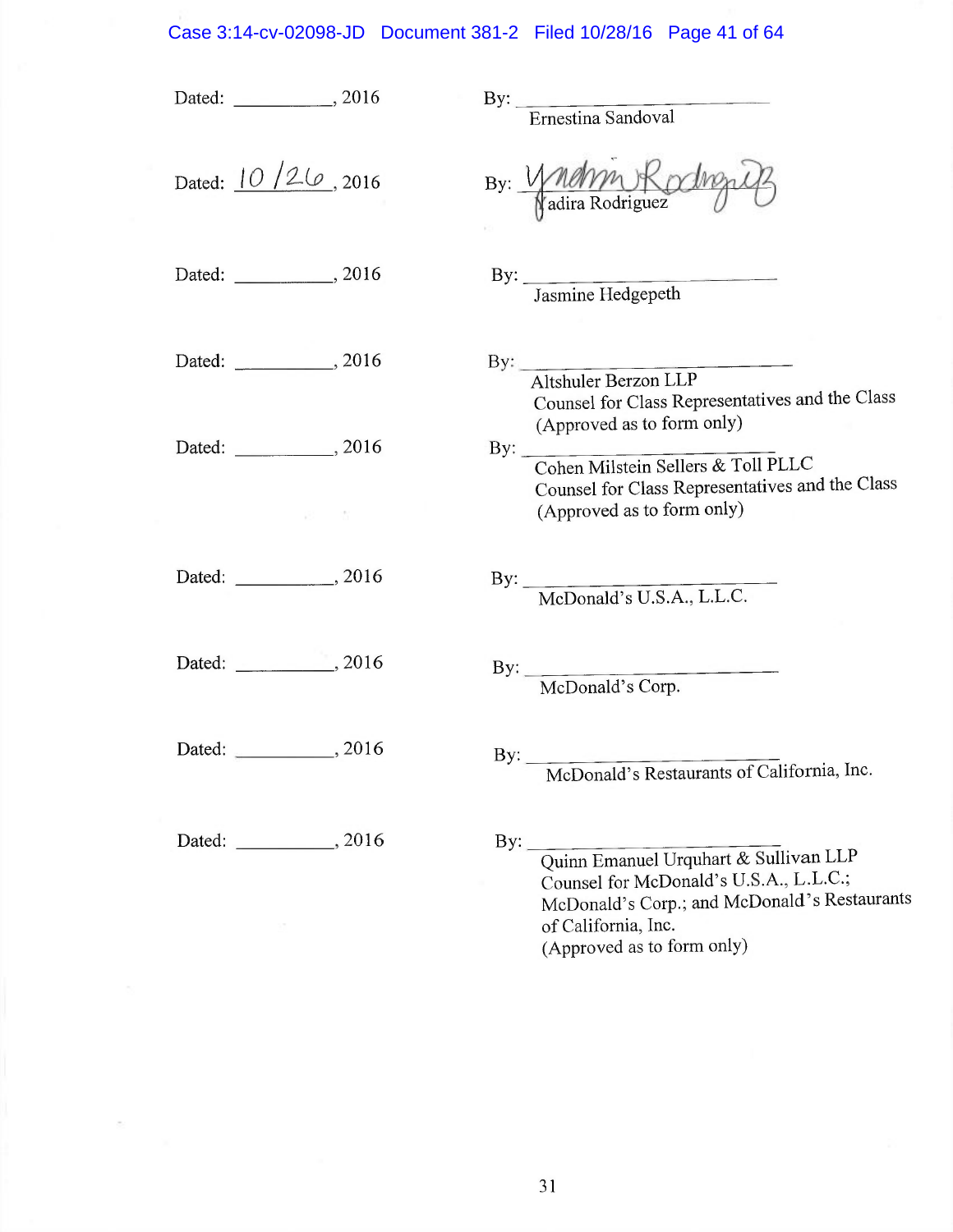## Case 3:14-cv-02098-JD Document 381-2 Filed 10/28/16 Page 42 of 64

| Dated: _____________, 2016  | $\begin{minipage}{0.9\linewidth} \textbf{By:} \begin{tabular}{l} \textbf{Ernestina Sandoval} \end{tabular} \end{minipage} \vspace{0.00000} \begin{tabular}{l} \textbf{Ernestina Sandoval} \end{tabular} \end{minipage} \vspace{0.00000} \begin{tabular}{l} \textbf{Errestina Sandoval} \end{tabular} \end{minipage} \vspace{0.00000} \begin{tabular}{l} \textbf{Errestina Sandoval} \end{tabular} \end{minipage} \caption{Example of the second model.} \label{fig:ex1}$ |
|-----------------------------|--------------------------------------------------------------------------------------------------------------------------------------------------------------------------------------------------------------------------------------------------------------------------------------------------------------------------------------------------------------------------------------------------------------------------------------------------------------------------|
| Dated: ______________, 2016 | By: Vadira Rodriguez                                                                                                                                                                                                                                                                                                                                                                                                                                                     |
| Dated: Oct 26, 2016         | By: $\left  \right $<br>Jasmine Hedgepeth                                                                                                                                                                                                                                                                                                                                                                                                                                |
| Dated: 3016                 | By:<br>Altshuler Berzon LLP<br>Counsel for Class Representatives and the Class                                                                                                                                                                                                                                                                                                                                                                                           |
| Dated: 2016                 | (Approved as to form only)<br>By: Cohen Milstein Sellers & Toll PLLC<br>Counsel for Class Representatives and the Class<br>(Approved as to form only)                                                                                                                                                                                                                                                                                                                    |
|                             | By: McDonald's U.S.A., L.L.C.                                                                                                                                                                                                                                                                                                                                                                                                                                            |
| Dated: _____________, 2016  | By: McDonald's Corp.                                                                                                                                                                                                                                                                                                                                                                                                                                                     |
| Dated: 2016                 | By: McDonald's Restaurants of California, Inc.                                                                                                                                                                                                                                                                                                                                                                                                                           |
| Dated: _____________, 2016  | $\mathbf{By:}$<br>Quinn Emanuel Urquhart & Sullivan LLP<br>Counsel for McDonald's U.S.A., L.L.C.;<br>McDonald's Corp.; and McDonald's Restaurants<br>of California, Inc.                                                                                                                                                                                                                                                                                                 |
|                             | (Approved as to form only)                                                                                                                                                                                                                                                                                                                                                                                                                                               |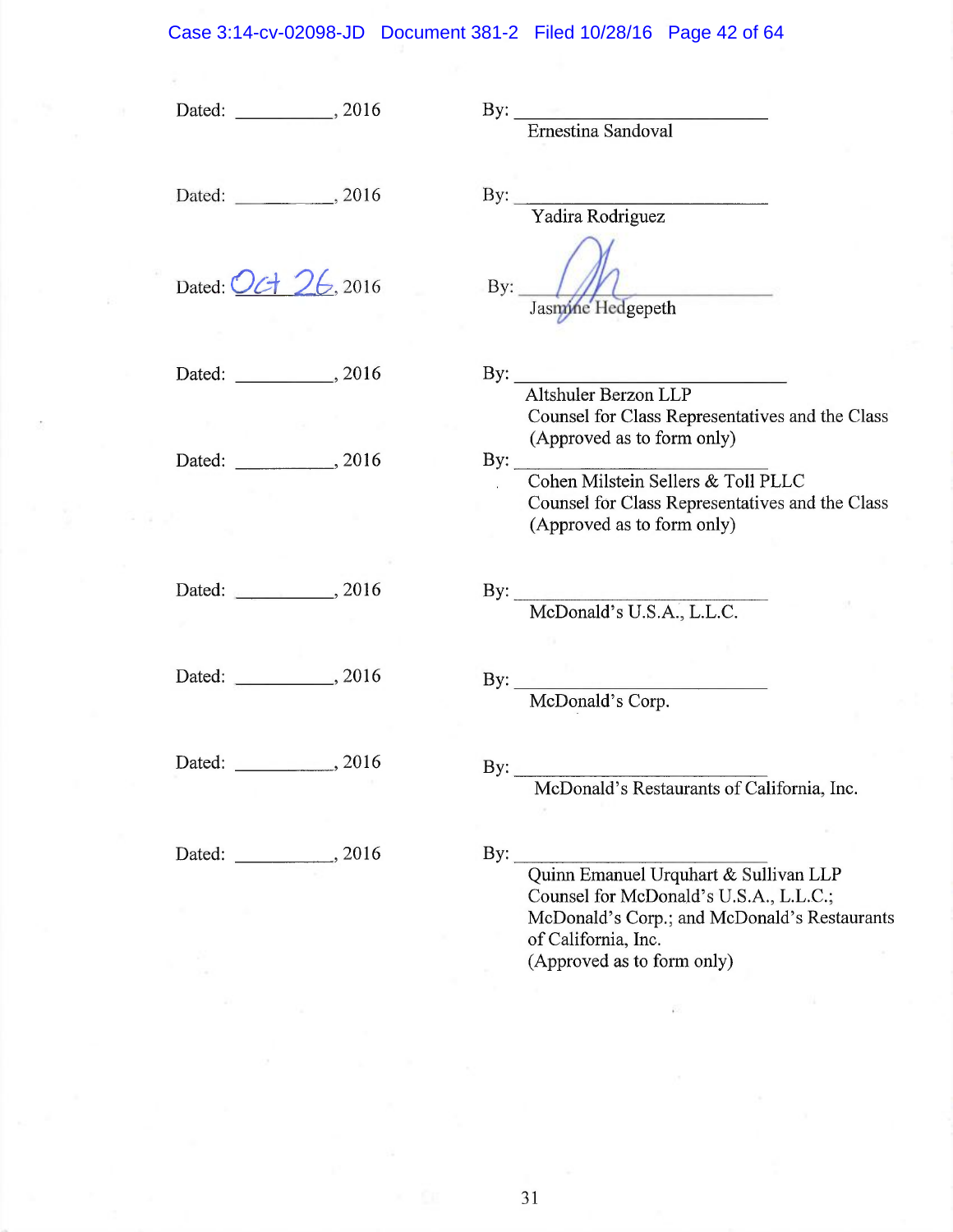## Case 3:14-cv-02098-JD Document 381-2 Filed 10/28/16 Page 43 of 64

|                             |     | By: Ernestina Sandoval                                                        |
|-----------------------------|-----|-------------------------------------------------------------------------------|
|                             |     |                                                                               |
|                             |     |                                                                               |
| Dated: ______________, 2016 |     |                                                                               |
|                             |     | By: Vadira Rodriguez                                                          |
|                             |     |                                                                               |
|                             |     |                                                                               |
|                             |     |                                                                               |
|                             |     | By: Jasmine Hedgepeth                                                         |
|                             |     |                                                                               |
|                             |     |                                                                               |
| Dated: Octobal 27, 2016     | By: |                                                                               |
|                             |     | Altshuler Berzon LLP                                                          |
|                             |     | Counsel for Class Representatives and the Class<br>(Approved as to form only) |
|                             |     |                                                                               |
|                             |     | By: Cohen Milstein Sellers & Toll PLLC                                        |
|                             |     | Counsel for Class Representatives and the Class                               |
|                             |     | (Approved as to form only)                                                    |
|                             |     |                                                                               |
|                             |     |                                                                               |
| Dated: ______________, 2016 |     | By: McDonald's U.S.A., L.L.C.                                                 |
|                             |     |                                                                               |
|                             |     |                                                                               |
| Dated: ______________, 2016 |     |                                                                               |
|                             |     | By: McDonald's Corp.                                                          |
|                             |     |                                                                               |
|                             |     |                                                                               |
| Dated: _____________, 2016  |     | By: $\qquad \qquad$                                                           |
|                             |     | McDonald's Restaurants of California, Inc.                                    |
|                             |     |                                                                               |
|                             |     |                                                                               |
| Dated: 2016                 | By: | Quinn Emanuel Urquhart & Sullivan LLP                                         |
|                             |     | Counsel for McDonald's U.S.A., L.L.C.;                                        |
|                             |     | McDonald's Corp.; and McDonald's Restaurants                                  |
|                             |     | of California, Inc.                                                           |
|                             |     | (Approved as to form only)                                                    |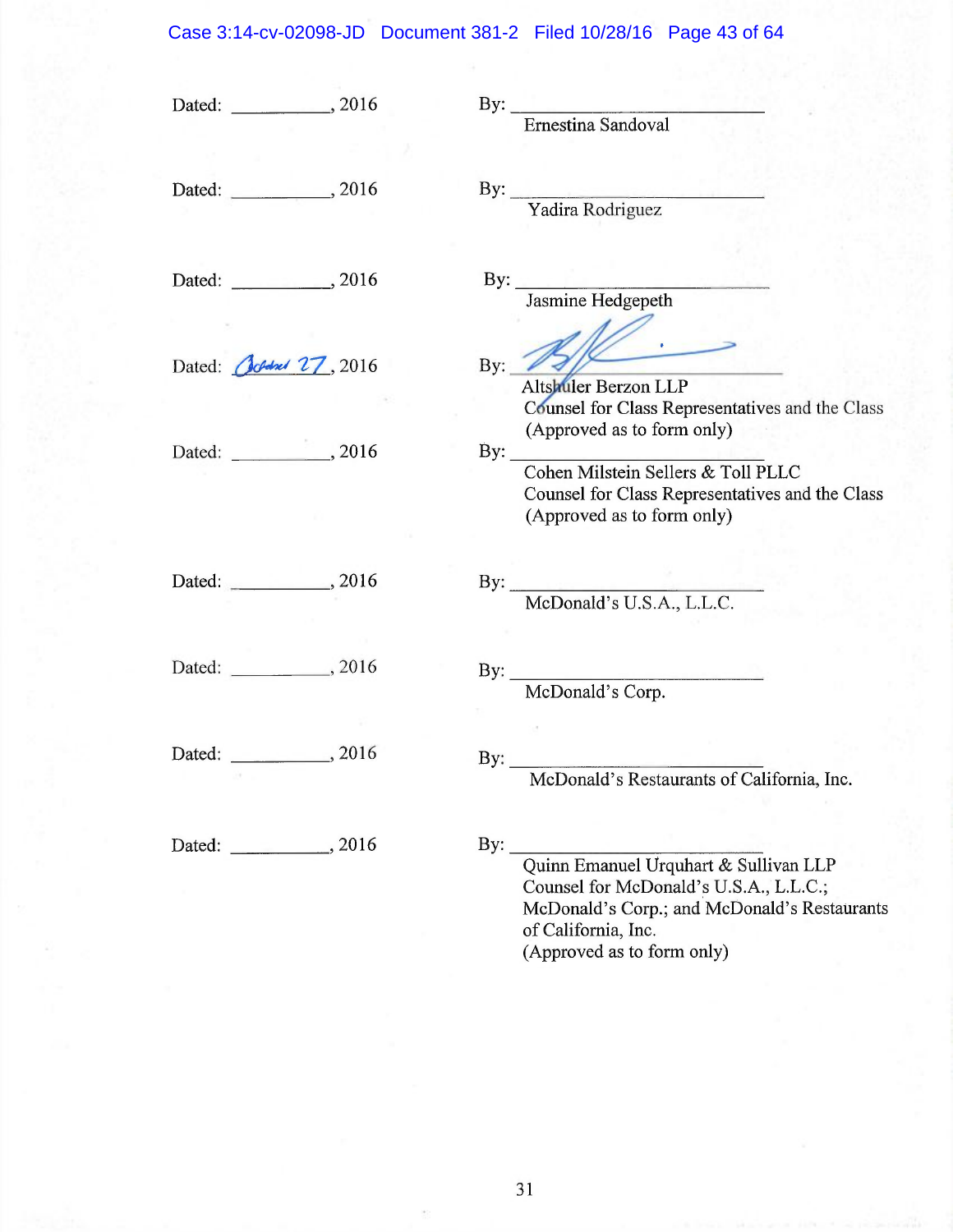## Case 3:14-cv-02098-JD Document 381-2 Filed 10/28/16 Page 44 of 64

|                              | By: Ernestina Sandoval                                                                                                                                                                   |
|------------------------------|------------------------------------------------------------------------------------------------------------------------------------------------------------------------------------------|
| Dated: _______________, 2016 | By: Vadira Rodriguez                                                                                                                                                                     |
|                              | By: Jasmine Hedgepeth                                                                                                                                                                    |
|                              | By:<br>Altshuler Berzon LLP<br>Counsel for Class Representatives and the Class<br>(Approved as to form only)                                                                             |
| Dated: 10/27, 2016           | Am seller<br>Cohen Milstein Sellers & Toll PLLC<br>Counsel for Class Representatives and the Class<br>(Approved as to form only)                                                         |
|                              | By: McDonald's U.S.A., L.L.C.                                                                                                                                                            |
|                              | By: McDonald's Corp.                                                                                                                                                                     |
|                              | By: McDonald's Restaurants of California, Inc.                                                                                                                                           |
|                              | By: Quinn Emanuel Urquhart & Sullivan LLP<br>Counsel for McDonald's U.S.A., L.L.C.;<br>McDonald's Corp.; and McDonald's Restaurants<br>of California, Inc.<br>(Approved as to form only) |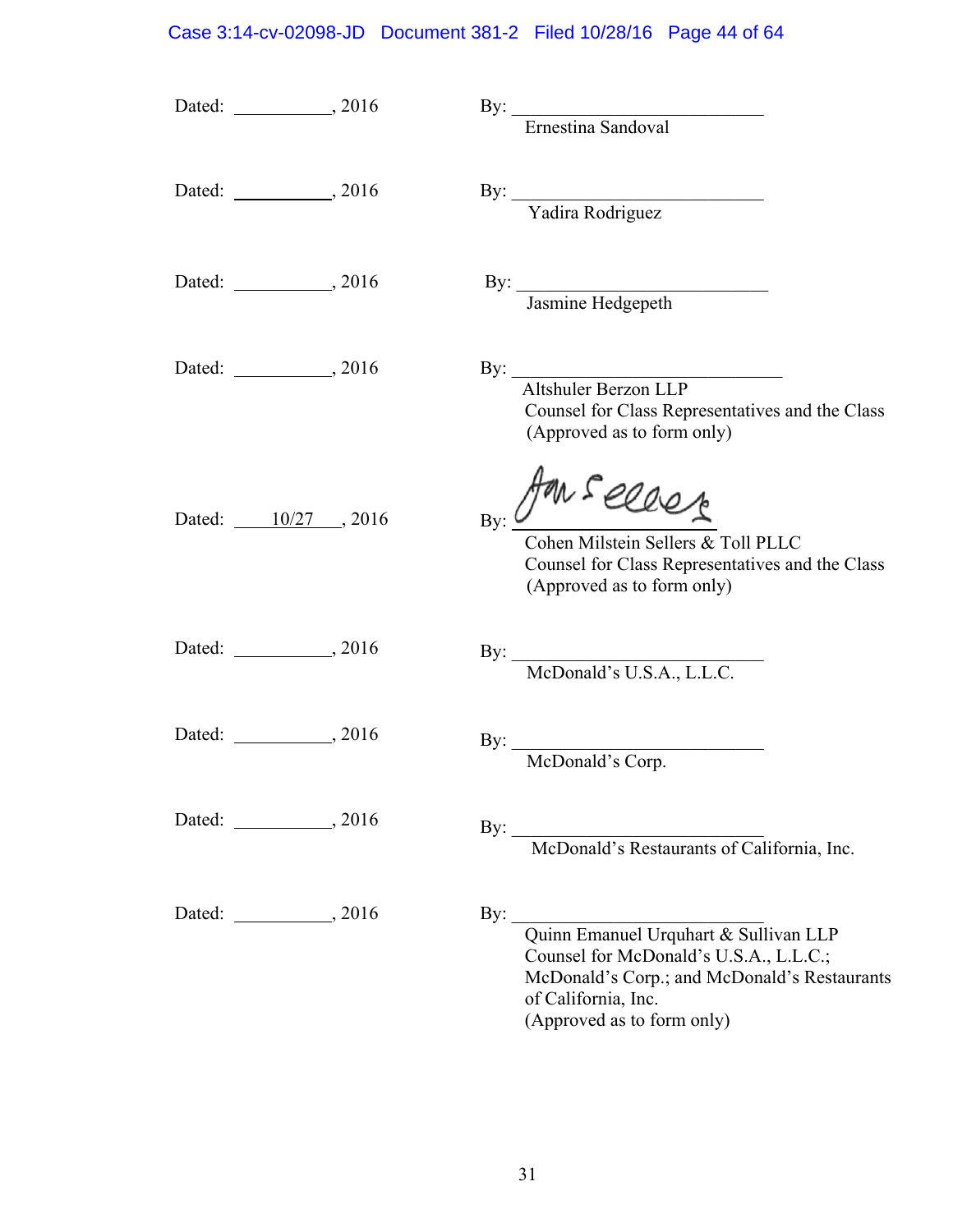#### Case 3:14-cv-02098-JD Document 381-2 Filed 10/28/16 Page 45 of 64